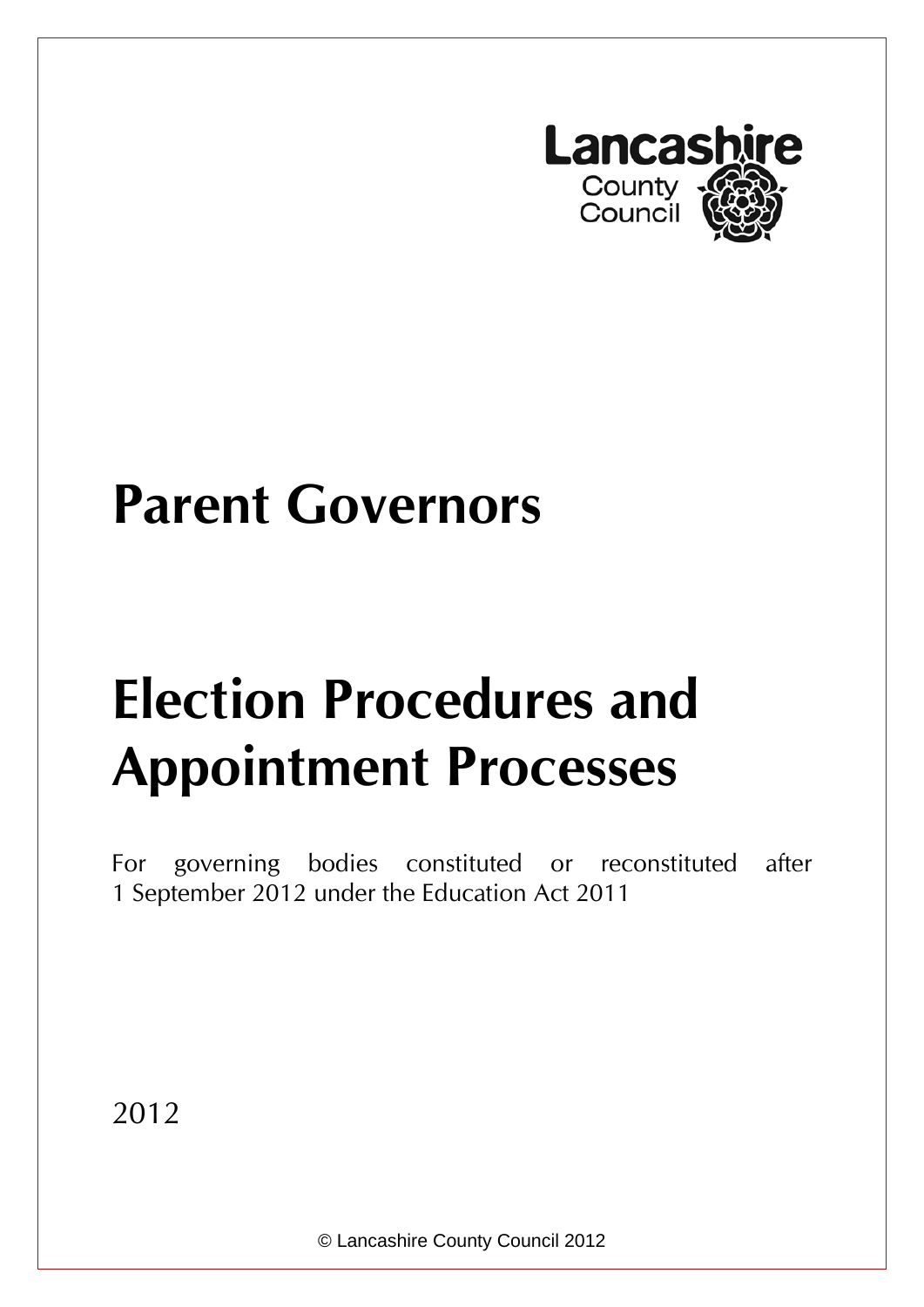#### **Lancashire County Council**

#### **Parent Governors Election Procedures and Appointment Processes**

These procedures give the sequence of events to be followed in an **election** and the processes to be followed if there are insufficient nominations and someone is to be **appointed**.

#### **Table of Contents**

|                                                   |                                                                                 | <b>Section</b> | Page |
|---------------------------------------------------|---------------------------------------------------------------------------------|----------------|------|
| Introduction                                      | 1                                                                               | 4              |      |
| <b>Returning Officers</b>                         | $\overline{2}$                                                                  | 4              |      |
| Notice of Election                                | 3                                                                               | 5              |      |
| <b>Eligibility for Candidature and Voting</b>     | $\overline{4}$                                                                  | 6              |      |
| Disqualifications                                 | 5                                                                               | $\overline{7}$ |      |
| <b>Timetable of Elections</b>                     | 6                                                                               | 7              |      |
| Nominations                                       | $\overline{7}$                                                                  | 8              |      |
| Voting                                            |                                                                                 | 8              | 9    |
| <b>Counting the Votes</b>                         | 9                                                                               | 10             |      |
| After the Election                                | 10                                                                              | 11             |      |
| <b>Appointment of Parent Governors</b>            | 11                                                                              | 12             |      |
| <b>Further Guidance</b>                           | 12                                                                              | 13             |      |
| <b>Quick Reference Checklist</b>                  |                                                                                 | 14             |      |
| <b>Summary Flow Chart</b>                         |                                                                                 | 16             |      |
| Appendix A - Information Sheet - Parent Governors |                                                                                 |                |      |
|                                                   | Appendix B - Sample Notice of Election and Nomination<br>Form                   |                |      |
| Appendix C -                                      | Sample Letter<br>Double Envelope System<br>(a)<br>Single Envelope System<br>(b) |                |      |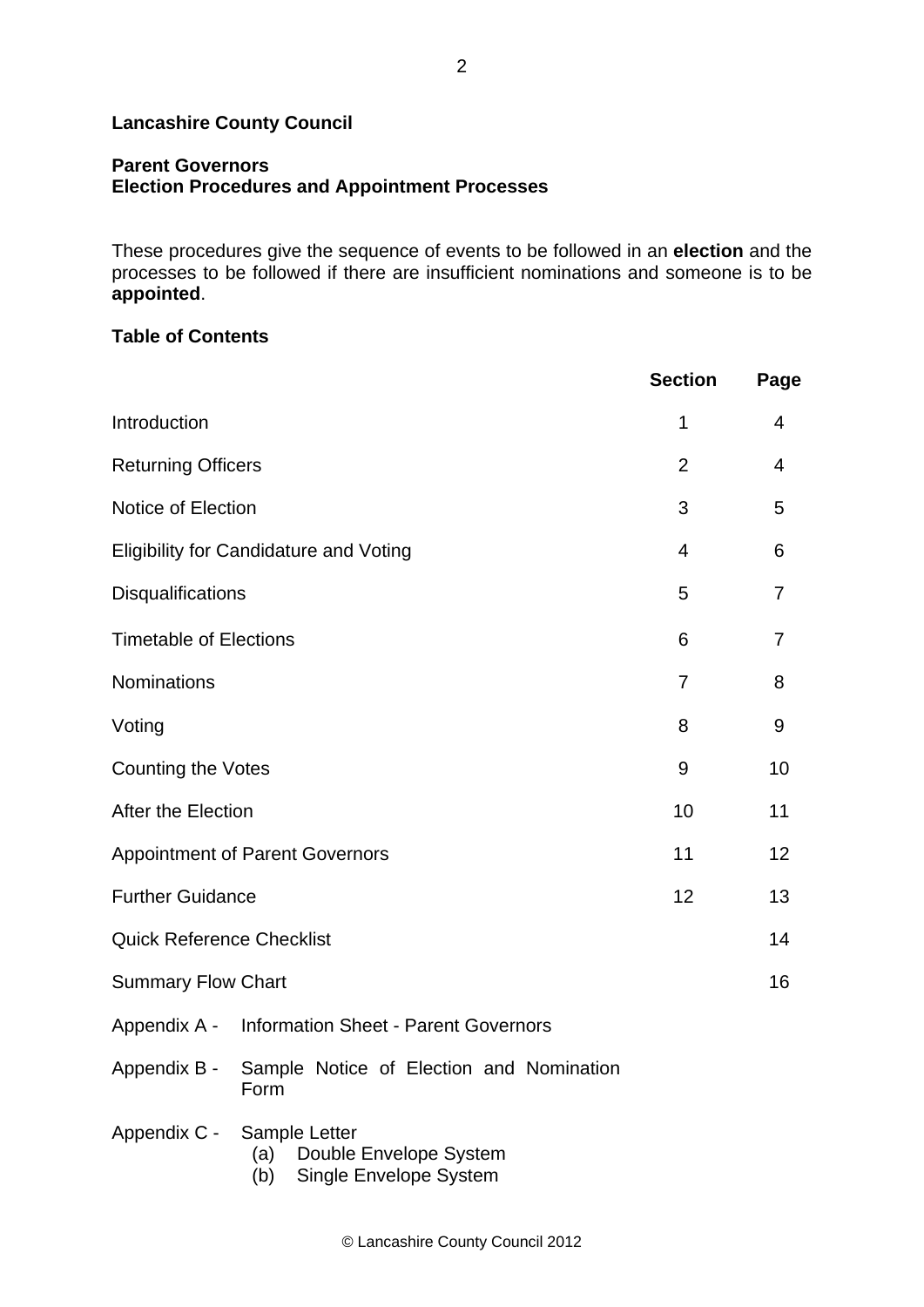| Appendix D - Sample Ballot Paper                          |
|-----------------------------------------------------------|
| Appendix E - Disqualification from holding a Governorship |

Appendix F - Appointed Parent Governor Application/Self Declaration Form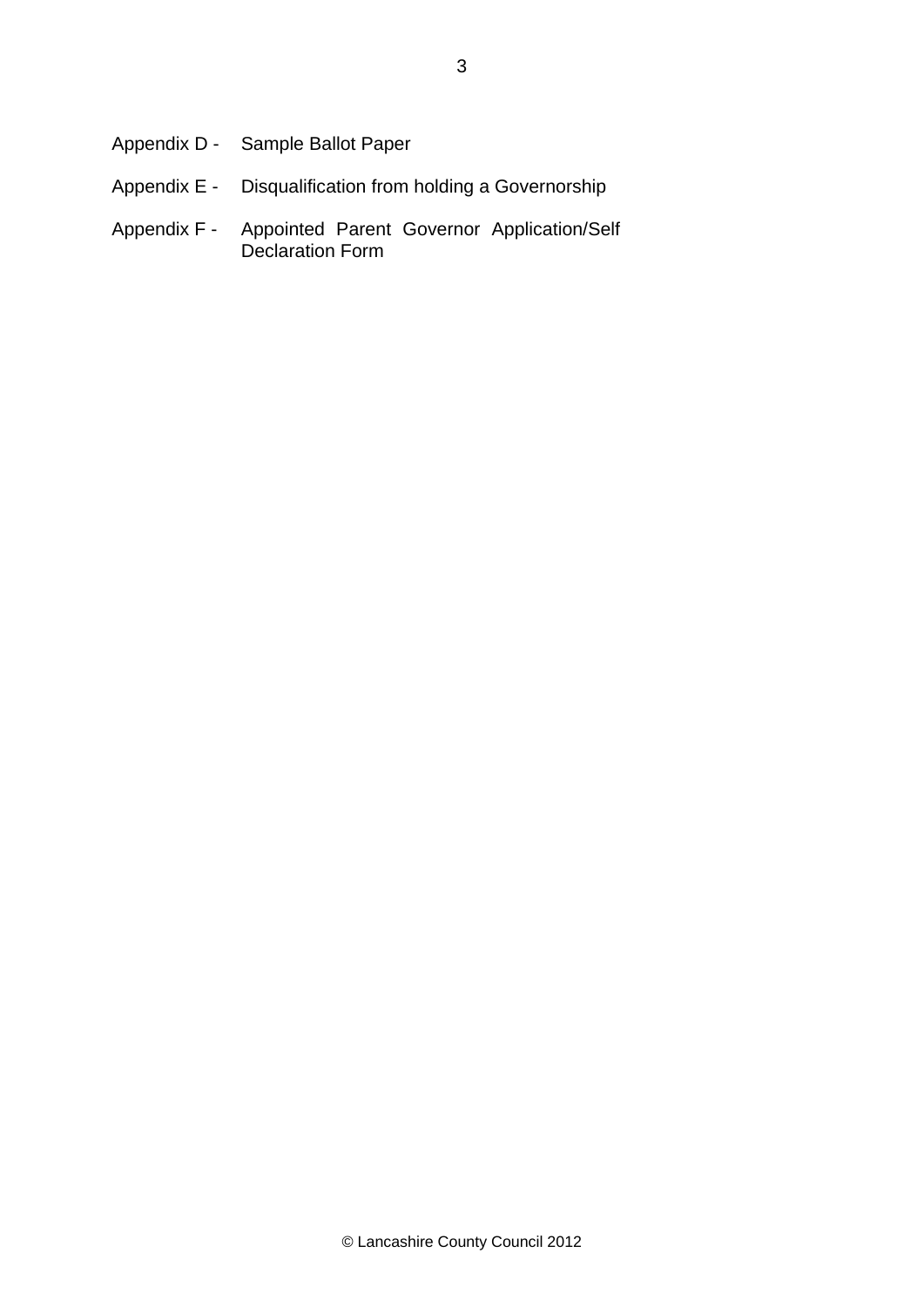## **1.0 Introduction**

- 1.1 The following procedures apply to all maintained schools. They have been prepared in consultation with the church authorities, the professional associations and the Lancashire Association of School Governing Bodies.
- 1.2 Community, voluntary controlled, community special and maintained nursery schools are required to abide by them, because they have been adopted by the Cabinet Member for Children and Schools, using powers under the terms of the Education Act 20[1](#page-3-0)1<sup>1</sup>, as the governor election procedures to be followed in those schools.
- 1.3 The procedures are recommended to the governing bodies of voluntary aided, foundation and foundation special schools for adoption as the procedures to be followed in their schools, subject to guidance from the church authorities where applicable.
- 1.4 They do not extend to temporary governing bodies, the members of which are selected by separate arrangements.
- 1.5 Arrangements for the appointment of parent governors, to be invoked when a parent governor election fails to fill any or all parent governor vacancies on a governing body, are dealt with in a separate section (see section 11 below).

## **2.0 Returning officers**

1

- 2.1 **For community, voluntary controlled, community special and maintained nursery schools**, regulations pursuant to the Education Act 2011 make the local authority "the appropriate authority" for parent governor elections. Using powers under these regulations, the Cabinet Member for Children and Schools has appointed headteachers to act as the returning officers for governor elections in these schools.
- 2.2 In community, voluntary controlled, community special and maintained nursery schools, therefore, the headteacher is the returning officer in parent governor elections.
- 2.3 **For voluntary aided, foundation and foundation special schools**, regulations pursuant to the Education Act 2011 , make the governing body "the appropriate authority" for parent governor elections.

<span id="page-3-0"></span> $1$  Section 19 of the Education Act 2002 as amended by section 38 of the Education Act 2011.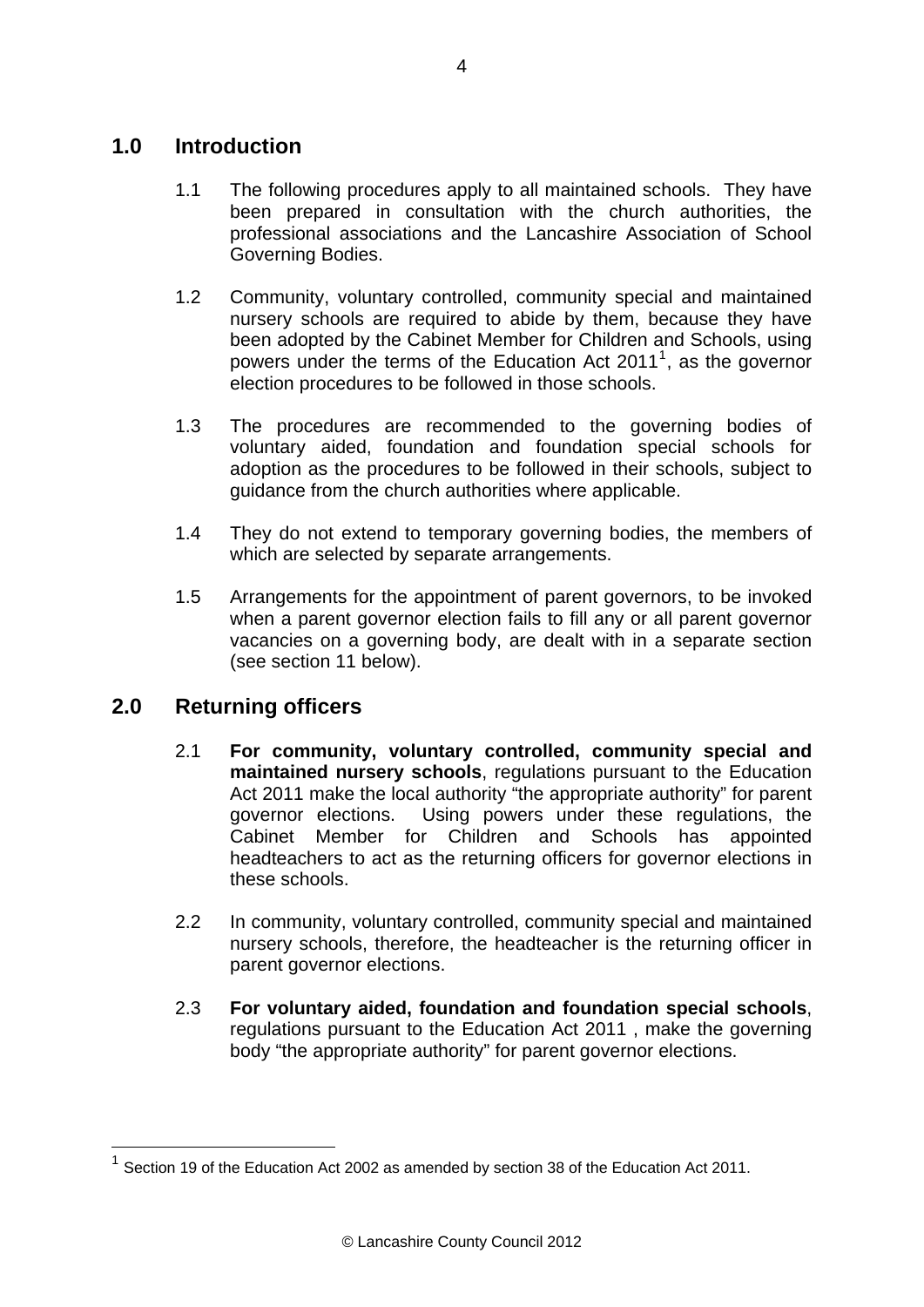- 2.4 Accordingly it is for the governing bodies of voluntary aided, foundation and foundation special schools to determine who is to serve as Returning Officer for their elections.
- 2.5 Governing bodies of voluntary aided, foundation and foundation special schools should formally resolve who is to be appointed to serve on their behalf as Returning Officer for parent governor elections in their schools, and should consider adopting these procedures as the procedures to be followed in these elections.
- 2.6 **For all schools**, ultimate responsibility for the conduct of elections remains with "the appropriate authority" even when that authority has appointed a Returning Officer to act on its behalf.
- 2.7 Section 9.2 below requires returning officers to have an independently appointed Scrutineer to witness the counting of votes. Governing bodies should formally appoint an individual, who will not be a participant in a parent governor election, to serve in this capacity. The independent Scrutineer should not be chosen by the Returning Officer.

## **3.0 Notice of Election**

- 3.1 The Returning Officer shall be responsible for appropriate publicity when the need for a parent governor election arises.
- 3.2 A Notice of an Election should be sent to all parents by a letter. Pupil post may be used. The Notice of Election should enclose:-
	- (a) information about the reasons for the election;
	- (b) information about the role and term of office of parent governors;
	- (c) a contact name and telephone number for further information;
	- (d) the timetable for the election;
	- (e) an explanation of nomination procedures;
	- (f) details of disqualification criteria;
	- (g) a Nomination Form (see section 7.0 below).

Appendices "A", "B" and "E" contain sample documents that can be used in this process.

3.3 In general terms, the letter to parents, which is the Notice of Election, should inform the parent that s/he is entitled to stand as a candidate, and be designed to encourage and help parents to put their names forward correctly if they wish to stand as candidates for election.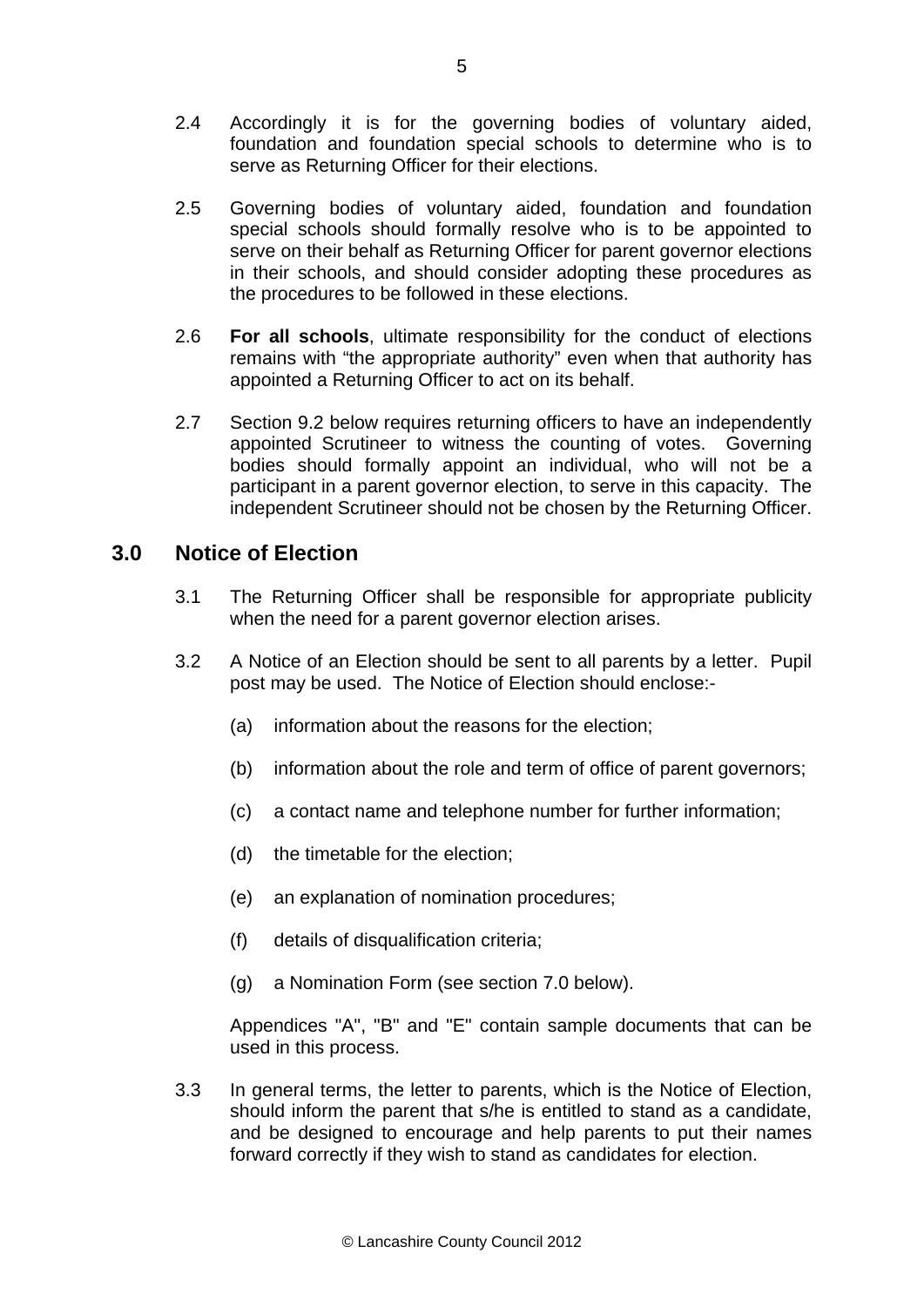- 3.4 The letter should also tell prospective candidates that receipt of their nominations will be acknowledged.
- 3.5 Where there is a reasonable number of parents at a school who have a language other than English as their first language, the Returning Officer may wish to consider whether the letter and its enclosures ought to be issued to those parents in their appropriate language.
- 3.6 In cases where pupil post is not appropriate, other methods of mailing may be used.

## **4.0 Eligibility for candidature and voting**

#### 4.1 (a) **Primary, secondary and special schools**

All parents of registered pupils at the school at the time of the election are eligible to stand as a candidate and to vote in a parent governor election (except for those parents mentioned in sections 5.3 and 5.4 below). Only a person who is a parent of a pupil at the school may take part in a parent governor election.

#### (b) **Maintained nursery schools**

All parents of registered pupils at the school, or all parents of children for whom educational or other provision is made on the premises of the school (including provision made by the governing body under section 27 of the 2002 Education Act) at the time of the election are eligible to stand as a candidate and to vote in a parent governor election (except for those parents mentioned in sections 5.3 and 5.4 below).

- 4.2 A Parent is defined as any individual who:
	- has or has had parental responsibility for, or
		- cares or has cared for

a child or young person under the age of 19.

- 4.3 Both parents in a case of separation or divorce are entitled to receive information about parent governor elections at the school and to participate in those elections. This also applies to legal guardians and foster parents.
- 4.4 It is for the Returning Officer to determine within these procedures who are the parents of pupils (children in respect of nursery schools) at the school for the purposes of parent governor elections.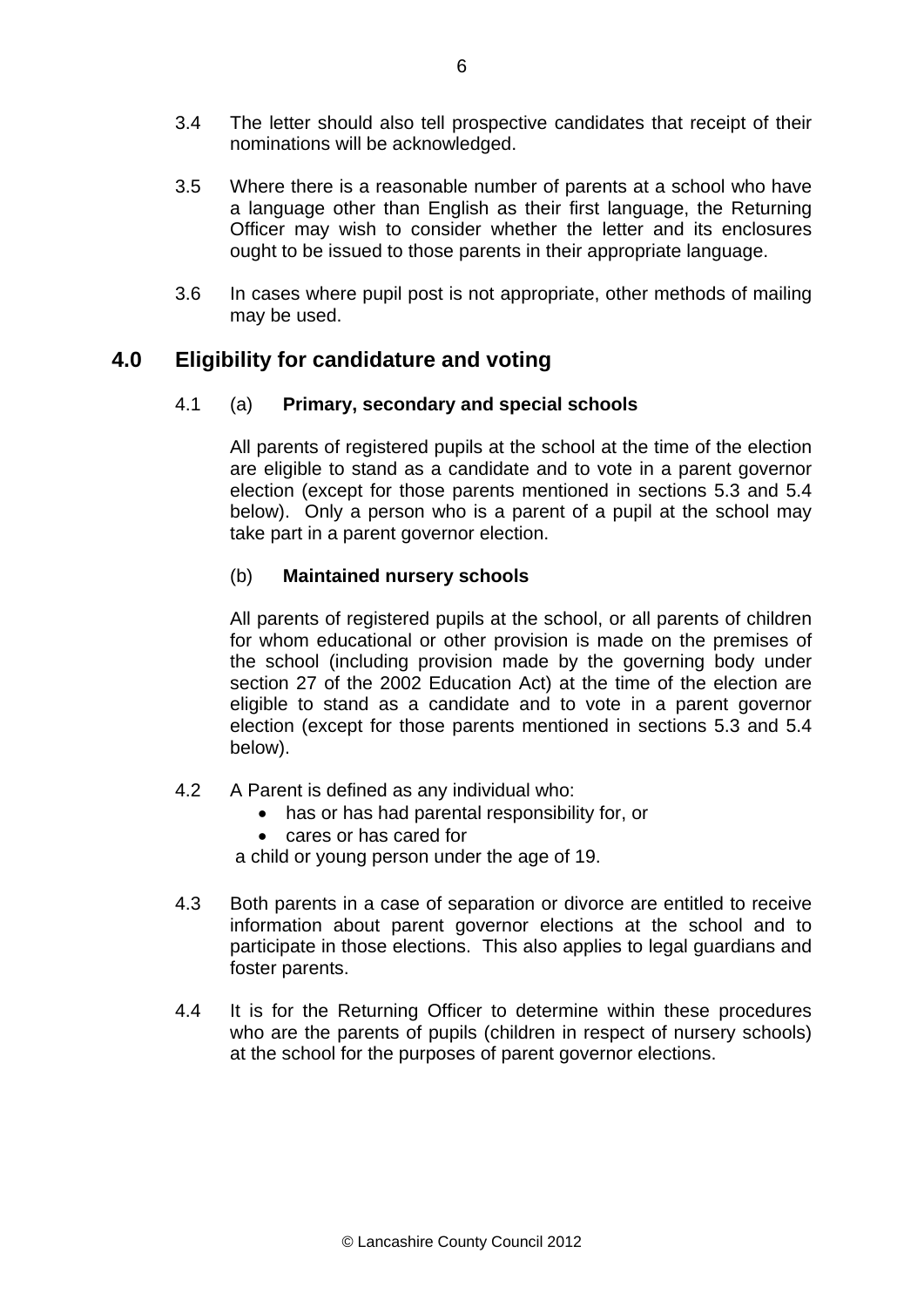4.5 In the event of any dispute arising concerning the eligibility of persons to take part in parent governor elections, the matter is to be resolved by the local authority (See section 12 below) in the case of community, voluntary controlled, community special and maintained nursery schools, and by the governing body in the case of voluntary aided, foundation and foundation special schools.

## **5.0 Disqualifications**

- 5.1 No person who is less than 18 years old may be a school governor.
- 5.2 An elected member of the local authority may not be a parent governor.
- 5.3 Anyone paid to work at the school for more than 500 hours in any twelve consecutive months may not be a parent governor.
- 5.4 The School Governance (Constitution) (England) Regulations 2012 disqualify certain individuals from becoming or continuing to be a governor. A summary of the disqualification rules is contained in Appendix "E". Prospective candidates will be asked to confirm on their nomination form that they are not disqualified from becoming or continuing as a governor.

#### 5.5 (a) **Primary, secondary and special schools**

Only a person who is a parent of a child registered at the school at the time of the election may take part in parent governor elections.

#### (b) **Maintained nursery schools**

Only a person who is a parent of a child registered at the school, or a person who is a parent of a child for whom educational or other provision is made on the premises of the school (including provision made by the governing body under section 27 of the 2002 Education Act) at the time of the election may take part in parent governor elections.

## **6.0 Timetable of Elections**

6.1 The general principle to be applied to the period of time to be allowed for each stage of the election process is that maximum participation should be encouraged.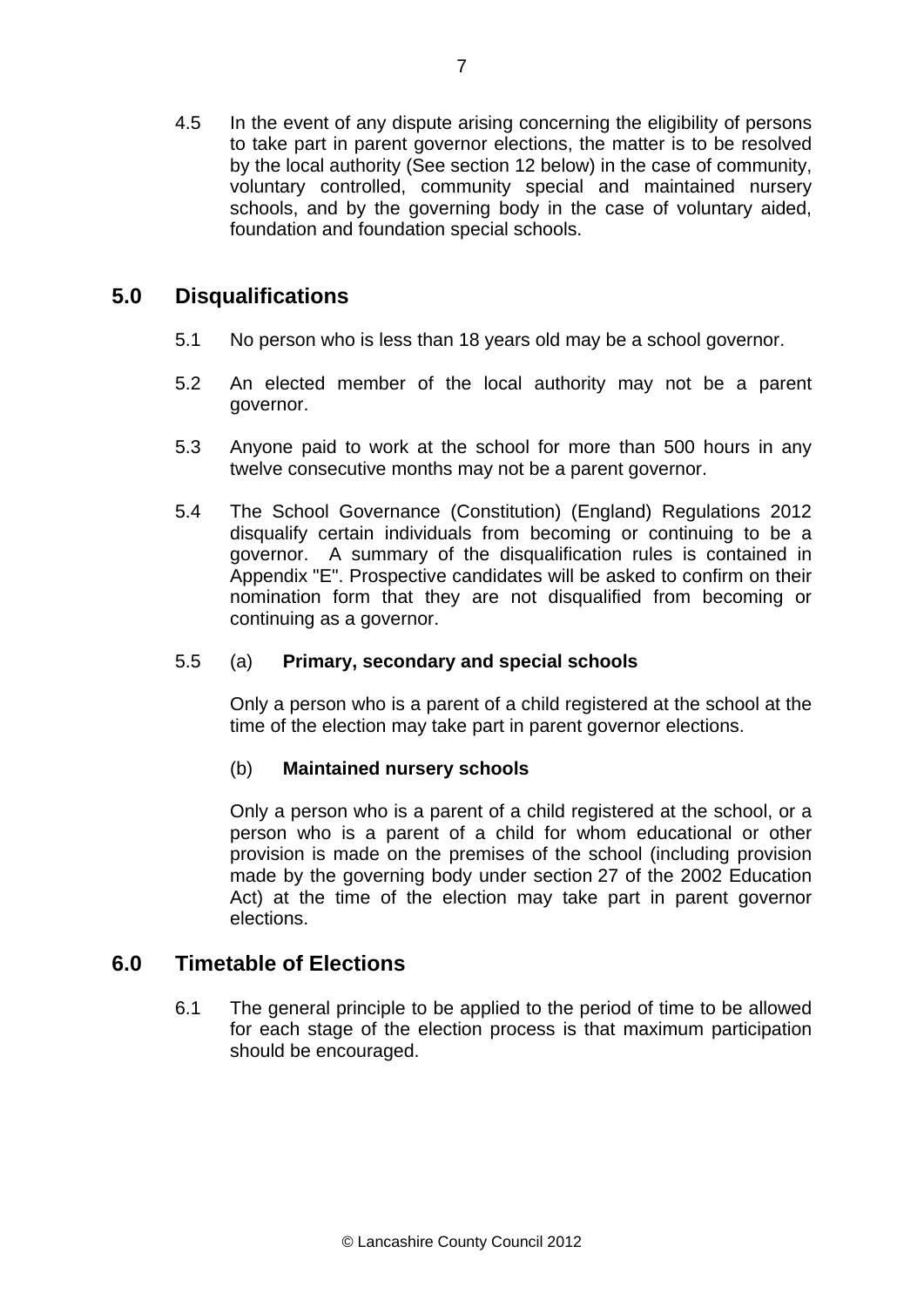- 6.2 The time between the sending of letters giving Notice of the Election and the closing date for receipt of nominations should exceed one full school week, and include two weekends. It should be given a specific and exact end time, which in no way is to be varied after it is announced. (**For example**, if letters are sent out Monday 1st of month, the closing date should be no sooner than Monday 15th of month at 12.00 noon. Alternatively if letters are sent out on Friday 1st of month, the closing date should be Monday 11th of month at 12.00 noon or some date and time later).
- 6.3 Preparation of the Ballot Papers and their accompanying information should be completed as quickly as possible after the end of the period for receipt of nominations, and their distribution should follow at once.
- 6.4 The time allowed for votes to be returned should be commensurate with that allowed for nominations. Again there must be a specific and exact stated time after which no further votes will be accepted.
- 6.5 The counting of votes should follow as soon as practicable, if not immediately, after the closing of the ballot, with the result announced at once.

## **7.0 Nominations**

- 7.1 Candidates in parent governor elections cannot normally nominate themselves (see 7.3).
- 7.2 Candidates should normally be nominated by both a Proposer and a Seconder who are themselves entitled to vote in the election. However, at schools where participation has been low in the past, the Returning Officer may consider requiring only a Proposer, and not a Seconder as well, to support a nomination.
- 7.3 If there are particular circumstances that would make it difficult for potential candidates to get a Proposer then the Returning Officer may consider allowing self-nomination by candidates.
- 7.4 Nominations should be made on a Nomination Form issued by the Returning Officer (sample at Appendix "B").
- 7.5 Returning Officers should ensure that a record is kept of the date and time each Nomination Form is received.
- 7.6 Candidates should be provided by return with a dated note of receipt of their Nomination Forms.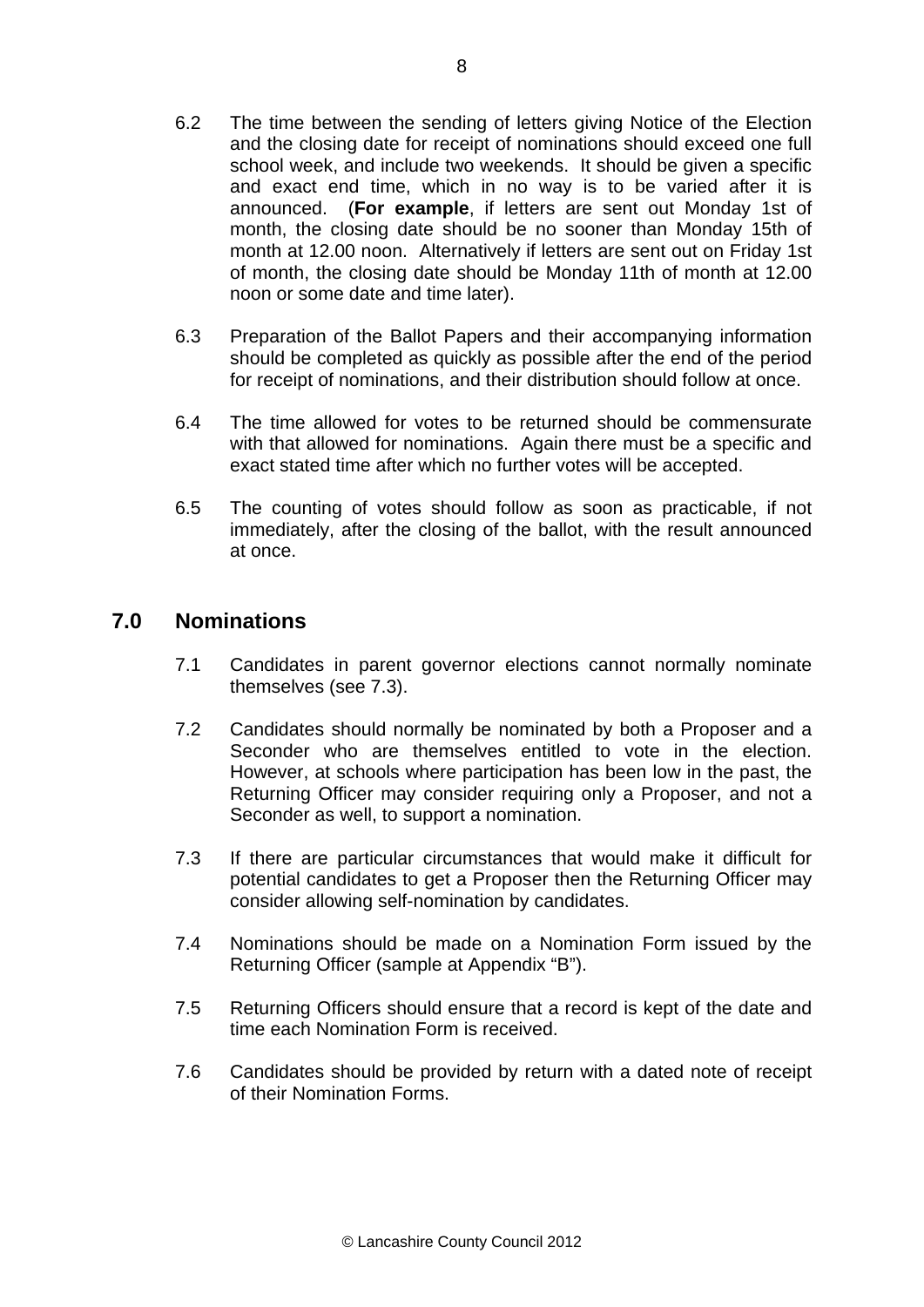- 7.7 Candidates may also be invited to provide a short statement of biographical details, which is to be distributed to all voters in the election with the Ballot Papers, for their guidance when they are deciding how to cast their votes.
- 7.8 It is recommended that these statements of biographical detail should be a maximum of 60 words in length.
- 7.9 Returning Officers are advised, when preparing copies of the submitted biographical details for print and circulation, not to exercise any editorial discretion over the text that has been supplied, but to publish it in transcription exactly as it is provided, without correction or embellishment.
- 7.10 Where the content of submitted biographical details causes concern, the matter should be raised with the person making the submission in the first instance. A cause for concern includes a situation where one or more candidates has exceeded the proposed word limit and might be perceived to be gaining an advantage from the longer biography.If no agreement can be reached, then section 12.2 below shall be applied.

## **8.0 Voting**

- 8.1 In the event of the number of nominated candidates being equal to or less than the number of vacancies, the persons nominated shall be declared elected unopposed. (In the event of there being no nominations or an inadequate number of nominations, see section 11 below.)
- 8.2 Each person entitled to vote in a parent governor election shall have a single vote in respect of each vacancy. This shall apply irrespective of the number of children a parent has attending the school.
- 8.3 Ballot Papers should list the candidates in alphabetical order, and the biographical details provided by the candidates should be set out in the same order. (For sample ballot papers and a letter to parents see Appendix "C" and Appendix "D").
- 8.4 Ballot Papers may be sent to parents using pupil post. If a pupil is absent from school, the Ballot Paper should be posted to the child's parent(s).The regulations also allow for every person entitled to vote to have the opportunity to do so electronically.
- 8.5 A separate Ballot Paper should be issued to each person entitled to vote. This means one Ballot Paper to each parent, and NOT one to each household.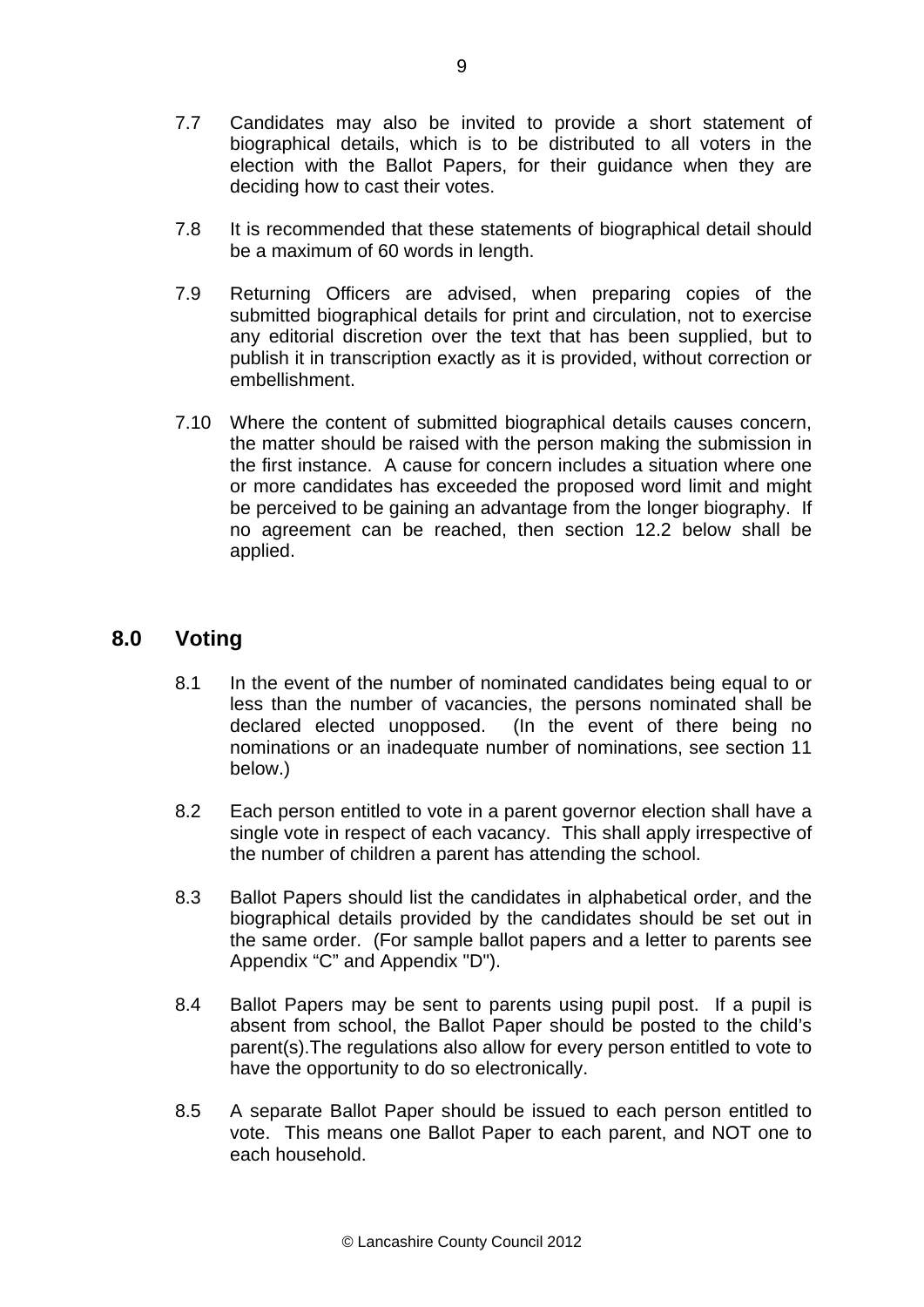- 8.6 When voting in an election takes place, it shall be by secret ballot.
- 8.7 To ensure that voting is by secret ballot, that there is no duplicate voting nor voting by those ineligible to vote, one of the following procedures should be used:-
	- (a) Double envelope system

Ballot Papers should be placed and sealed in an inner unmarked envelope, which in turn should be placed inside another envelope which, when sealed, should be signed by the voter.

(b) Single envelope system

Ballot Papers should be placed and sealed inside an envelope which has been pre-stamped using a distinct unique rubber stamp bearing the name of the school and the words "Governor Election". (The rubber stamp should be kept by the Returning Officer to ensure security.)

(c) Single envelope system - numbered

Envelopes should be pre-numbered consecutively and prestamped using a distinct unique rubber stamp bearing the name of the school and the words "Governor Election". Ballot Papers should be placed and sealed in this envelope. (The rubber stamp should be kept by the Returning Officer to ensure security.)

- 8.8 Returning Officers should enclose appropriate envelopes when they send out Ballot Papers, together with clear guidance about the method to be used when casting a vote.
- 8.9 Voters in parent governor elections should be given the option of returning their sealed envelopes by pupil post, or by using normal mail. They may also be given the option of voting electronically.
- 8.10 No extension to the published time for the close of the ballot, as stated in the Notice of Election, shall be made. Voters should be reminded of this time, when they are sent their Ballot Papers.
- 8.11 The Returning Officer should ensure that immediately a Ballot Paper is received it is placed in a secured ballot box to await the appointed time for the counting of votes. At this stage the validity of any vote cast is not to be questioned.

## **9.0 Counting the Votes**

9.1 Votes should be counted on the day and at the time stated in the Notice of Election.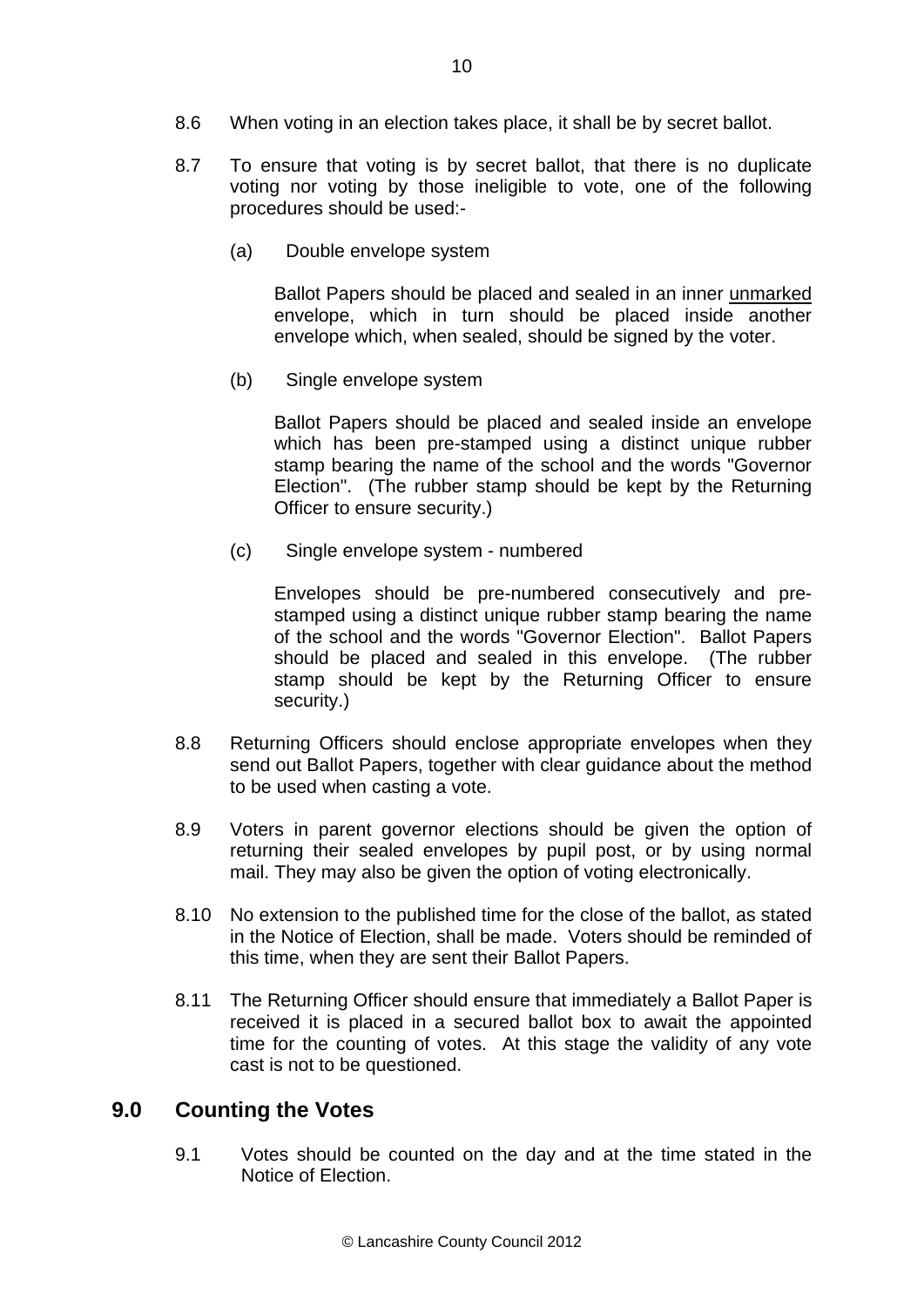- 9.2 The votes are to be counted in person by the Returning Officer, with an independent Scrutineer chosen by the governing body to act as witness. The independent Scrutineer should not be a participant in the election.
- 9.3 Candidates, or their nominated representatives, should be invited to be present at the counting of the votes.
- 9.4 The Returning Officer is to determine which votes are invalid or are on spoiled Ballot Papers. Decisions of this nature should be cleared with the independent Scrutineer, and, if it is thought advisable, with the candidates who are present.
- 9.5 Any inner envelope containing a Ballot Paper in a double envelope system, or any envelope in a single envelope system, or any Ballot Paper, which reveals the identity of the voter, is invalid.
- 9.6 Returning Officers should use their discretion in cases where the voting system, whether a double or single envelope system, has not been properly used, but the secrecy of the ballot should be protected at all times.
- 9.7 A Ballot Paper should be regarded as spoiled when it is inappropriately completed.
- 9.8 The result of each election is to be by a simple majority, the candidate(s) with the highest vote(s) being elected.
- 9.9 In the event of a tied vote, a reconsideration of Ballot Papers identified as invalid or spoiled shall take place, in the presence of and with the agreement of all those who initially considered them, and thereafter all the valid votes will be recounted.
- 9.10 If after the recount the result is still tied, the outcome of the election shall be determined by a drawing of lots between the candidates whose votes are the highest and equal in number.

## **10.0 After the Election**

- 10.1 The result of the election should be notified by the Returning Officer to:
	- (a) all candidates in the election;
	- (b) all those entitled to participate in the voting;
	- (c) the governing body;
	- (d) the Clerk to Governors, Diocese or Church Authority;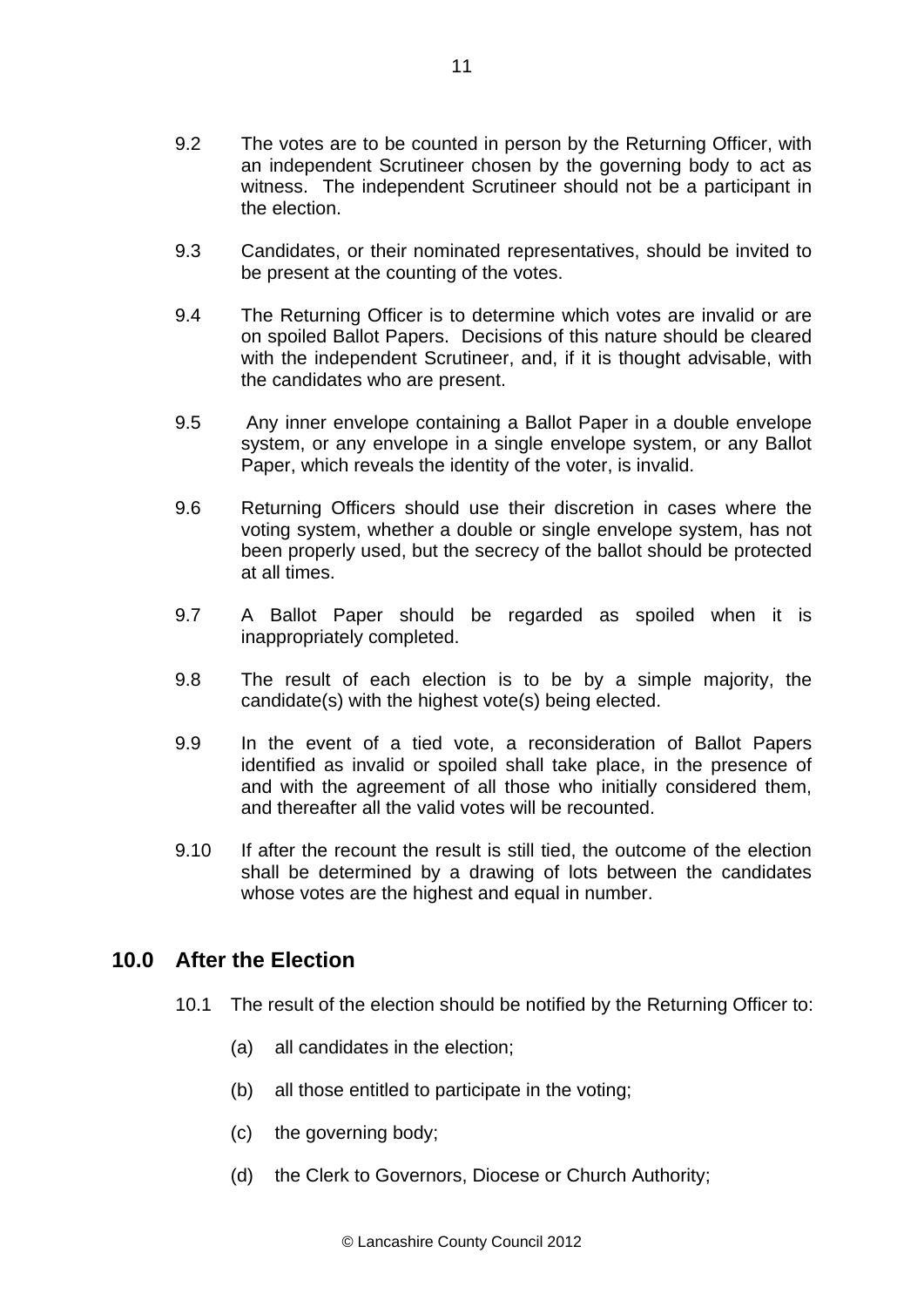- (e) the Headteacher (where he/she is not the Returning Officer).
- 10.2 The term of office for a parent governor, normally four years unless a shorter term is specified in the Instrument of Government, commences on the day the election result is announced. A parent governor may continue to be a governor until the end of that term of office, even if before that time her/his child ceases to be a pupil at the school (or, in the case of a maintained nursery school, his/her child ceases to receive educational or other provision on the premises of the school).
- 10.3 All documents relating to an election (Notices of Election, Nomination Papers, receipt of nominations, letters with Ballot Papers, returned Ballot Papers, invalid or spoiled papers) should be securely retained for six months in case an election is challenged. Also records of the numbers of Ballot Papers issued and received should be kept.

## **11.0 Appointment of Parent Governors**

- 11.1 In the event of no nominations being received for a parent governor election, or of a vacancy or vacancies remaining after such an election has been held, the situation should be reported to the governing body.
- 11.2 Whenever there is a probability that candidates may be found to contest another election for the vacant places, a second election shall be held.
- 11.3 When clearly there is no probability of a second election being held, the governing body has a duty to appoint a parent governor.
- 11.4 This section of these procedures applies to all schools.

#### 11.5 **For all schools except community special and foundation special schools**

When appointing a parent governor, a governing body should:-

- (i) whenever possible appoint a parent of a registered pupil at the school;
- (ii) (if it proves not possible to appoint someone under paragraph (i)), appoint a parent of a former registered pupil at the school;
- (iii) (if it proves not possible to appoint someone under paragraph (i) or (ii)) appoint a parent of a child under or of compulsory school age.

#### 11.6 **For community special and foundation special schools**

When appointing a parent governor, a governing body should appoint:-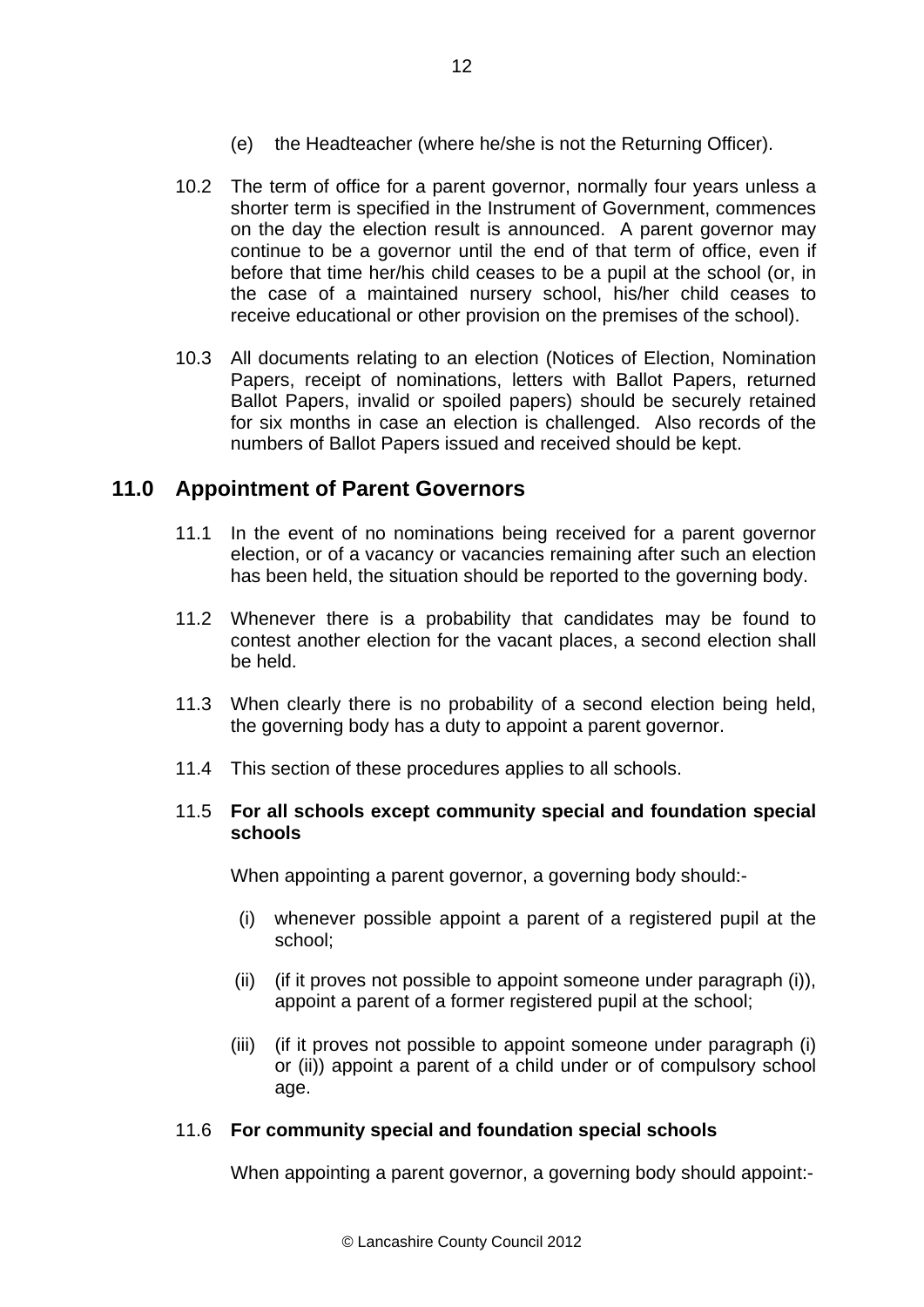- (i) a parent of a registered pupil at the school;
- (ii) (if it is not possible to appoint someone under paragraph (i)) a parent of a former registered pupil at the school.
- (iii) (if it is not possible to appoint someone under paragraph (i) or (ii)) a parent of a child under or of compulsory school age with special educational needs for which the school is approved; or;
- (iv) (if it is not possible to appoint someone under paragraph (i) or (ii) or (iii)) a parent with experience of educating a child with special educational needs.
- 11.7 The governing bodycannot appoint as parent governors:-
	- (a) an elected member of the local authority;
	- (b) anyone paid to work at the school for more than 500 hours in any consecutive twelve month period.
- 11.8 The appointment should be made subject to the completion of an application/self declaration form (sample at Appendix "F").
- 11.9 The term of office of an appointed parent governor commences on the day the governing body makes the appointment.

## **12.0 Further Guidance**

- 12.1 Returning Officers who wish to receive advice in the conduct of elections should refer to their Area Governor Services team, or through them to the Head of Governor Services, or, in the case of voluntary aided schools, to their diocese or church authority (if appropriate).
- 12.2 Any dispute concerning a parent governor election, if it cannot first be resolved by the Returning Officer, should be referred to the Head of Governor Services in the case of community, voluntary controlled, community special and maintained nursery schools, and to the governing body in the case of voluntary aided, foundation and foundation special schools, who may seek advice from the appropriate church authority if appropriate and/or the Head of Governor Services.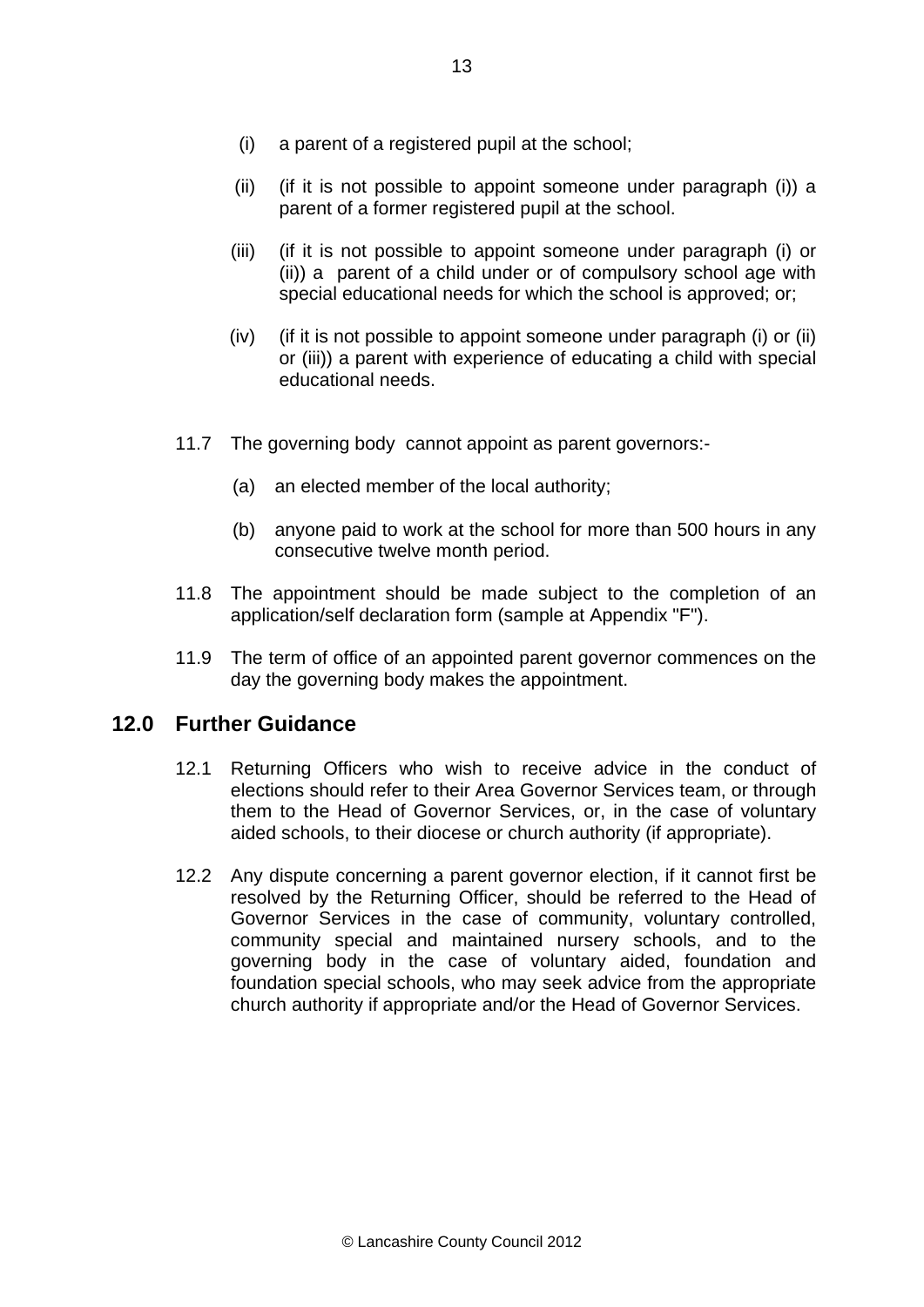## **Parent Governor Elections – Quick Reference Checklist**

Please see pages 3 to 12 of the procedures document.

#### 1 **Send out Notice of Election**

- invite nominations
- enclose information to encourage nominations
- enclose nomination forms
- give at least one full school week and two weekends for nominations
- state exact time when nomination period ends
- send to all qualified voters

#### 2 **Receive Nominations**

- record date and time of receipt
- send each nominee an acknowledgement of receipt

#### 3 **Prepare Ballot Papers**

- set out in alphabetical order
- attach biographical details as supplied and in same order

#### 4 **Send out Ballot Papers**

- send to all who received Notice of Election
- one vote for each vacancy and one ballot paper per voter
- give same length of time to the close of ballot as given for receipt of nominations
- remind voters of exact time for close of poll
- include information on how to vote using the chosen system
- enclose envelopes

#### 5 **Accept Votes**

• place in a secure ballot box until the counting of votes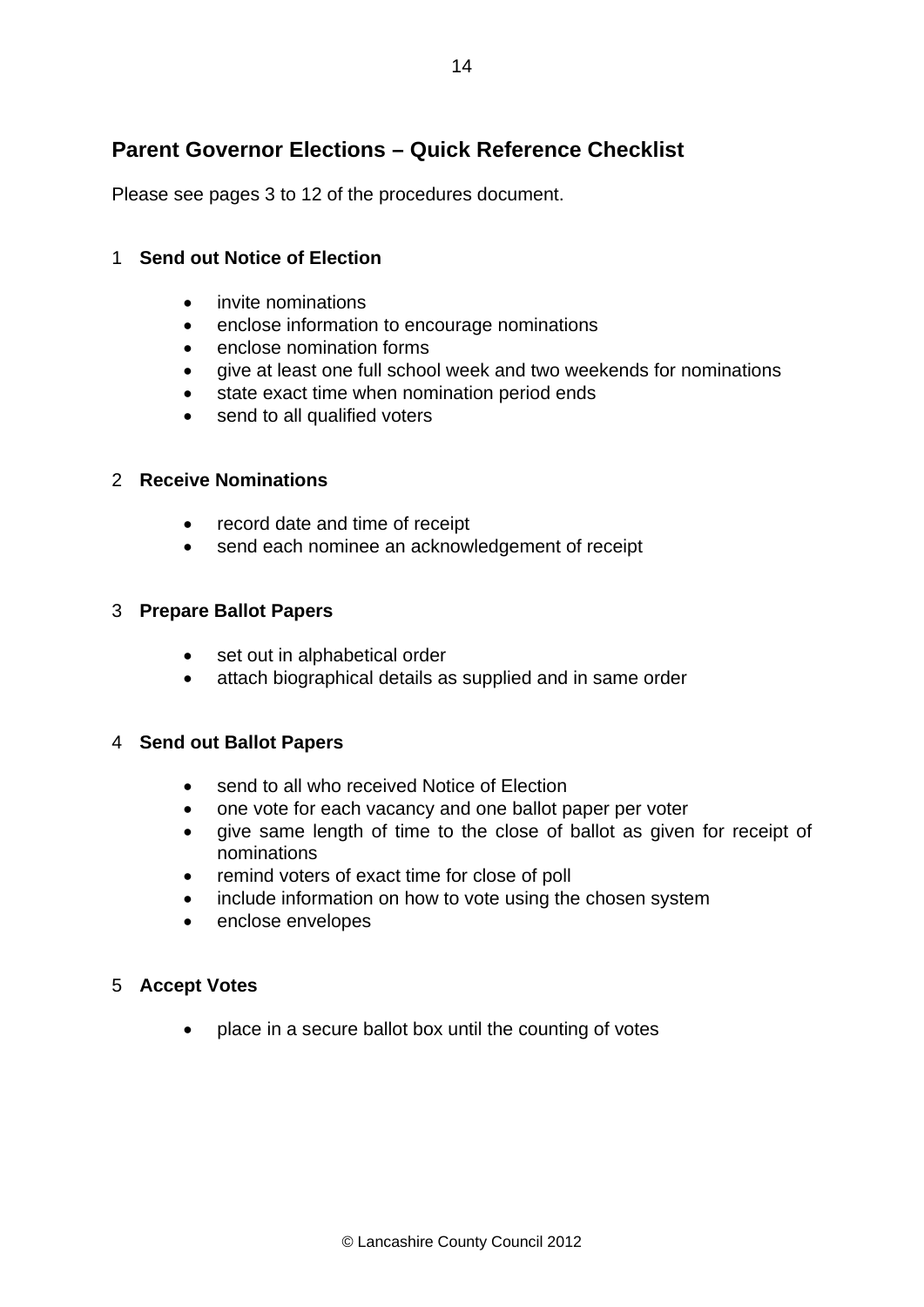#### 6 **Count Votes**

- ensure the independent scrutineer is present
- invite candidates to be present
- identify invalid and spoiled votes
- check total votes against votes cast

#### 7 **After the Election**

- (i) tell candidates
- (ii) inform voters
- (iii) advise Clerk to Governors and governing body
- (iv) report result to LEA and Diocese/Church Authority if appropriate (via Clerk)

#### 8 **File all records of the election for six months**

**Note:** When no nominations, or insufficient nominations for the number of vacancies are received, then the appointment procedures detailed in section 11 may be followed.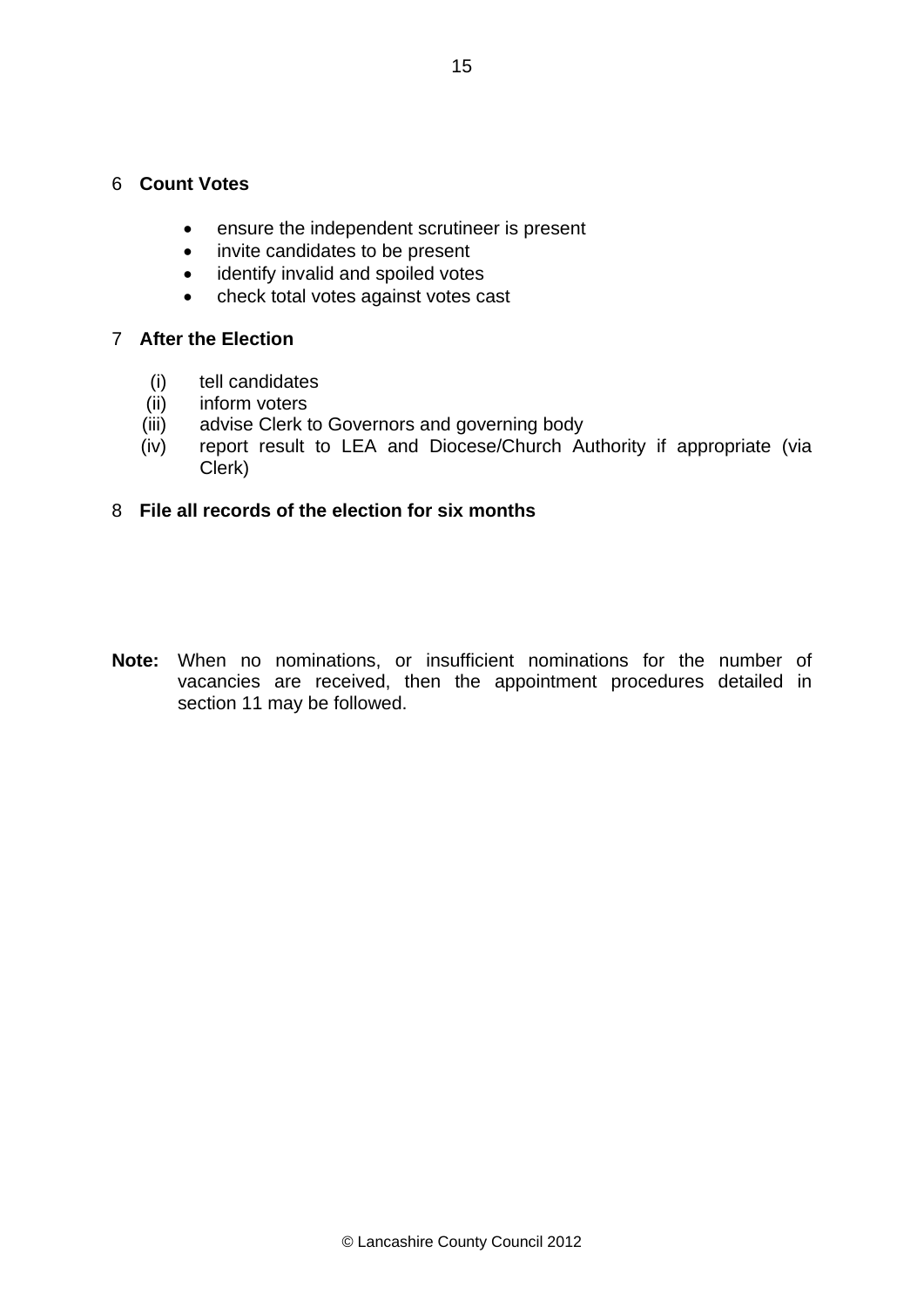# **Parent Governor Elections Summary Flowchart**

This chart provides a summary of the processes and procedures to be followed. It does not repeat the detailed procedures which are to be found in the relevant sections of this document.

© Lancashire County Council 2012

- ♦ Successful Candidate(s)
- ♦ Chairman
- ♦ Clerk to Governors
- ♦ Headteacher
- ♦ Parents
- ♦ LEA/Diocese/Church Authority
- **Governing Body** Section 10



#### **Notify:**

# **KEEP ALL PAPERS FOR SIX MONTHS**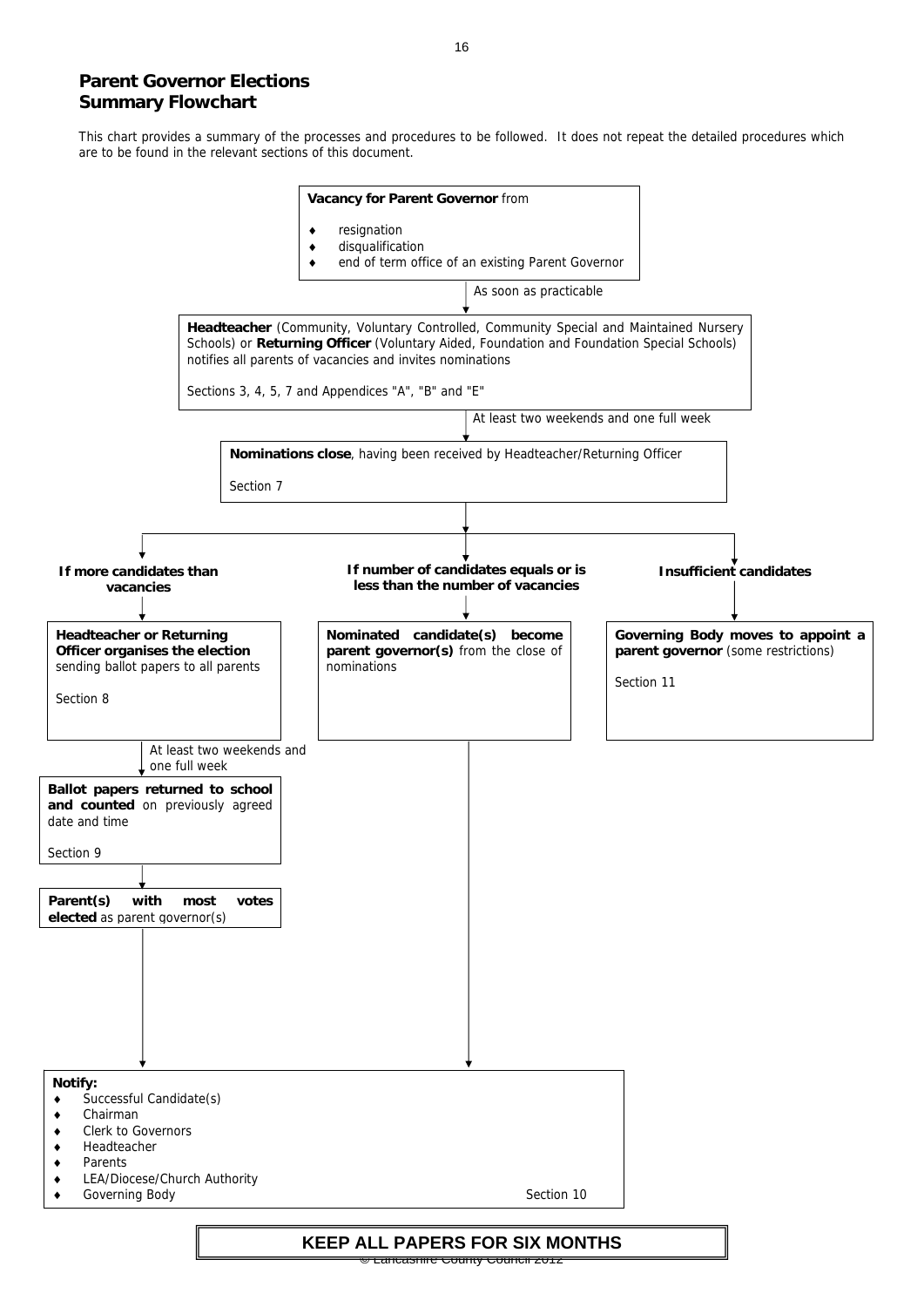# **Parent Governors**

All maintained school governing bodies must have at least two parent governors.

## **Who are Parent Governors?**

Parent governors are elected by parents of children at the school. For a person to stand for election and to vote in a parent governor election he/she must either be the natural parent of a child registered at the school, or be a person with parental responsibility for, or having care of, such a child.

In maintained nursery schools parents of children for whom educational or other provision is made on the premises of the school at the time of the election are also eligible to stand for election and vote in a parent governor election.

If there are insufficient eligible candidates for the vacancies at an election the governing body can appoint a parent governor, but there are restrictions on who can be appointed.

Governors normally serve for four years unless a shorter term is specified in the Instrument of Government for the school. If a parent governor ceases to be the parent of a child registered at the school within the period for which they have been elected, he/she may continue to be a governor for the rest of his/her term of office.

## **What are Parent Governors?**

**Parent governors** have the same rights, responsibilities and duties as other governors.

**Parent governors** should play a full and active part in the governing body but,

**Parent governors**, like other governors, do not have the power to act as individuals or as a group, unless specifically authorised to do so by the governing body.

**Parent governors** are not on the governing body simply to represent the interest of parents, or to be the only link with parents because all governors must have regard to these issues.

## **What do governors do?**

All maintained schools have a governing body which together with the headteacher sets the aims and policies of the school. The headteacher is responsible for the day to day management of the school. Together the governing body and headteacher must ensure the school provides good quality education and helps to raise standards.

The governing body: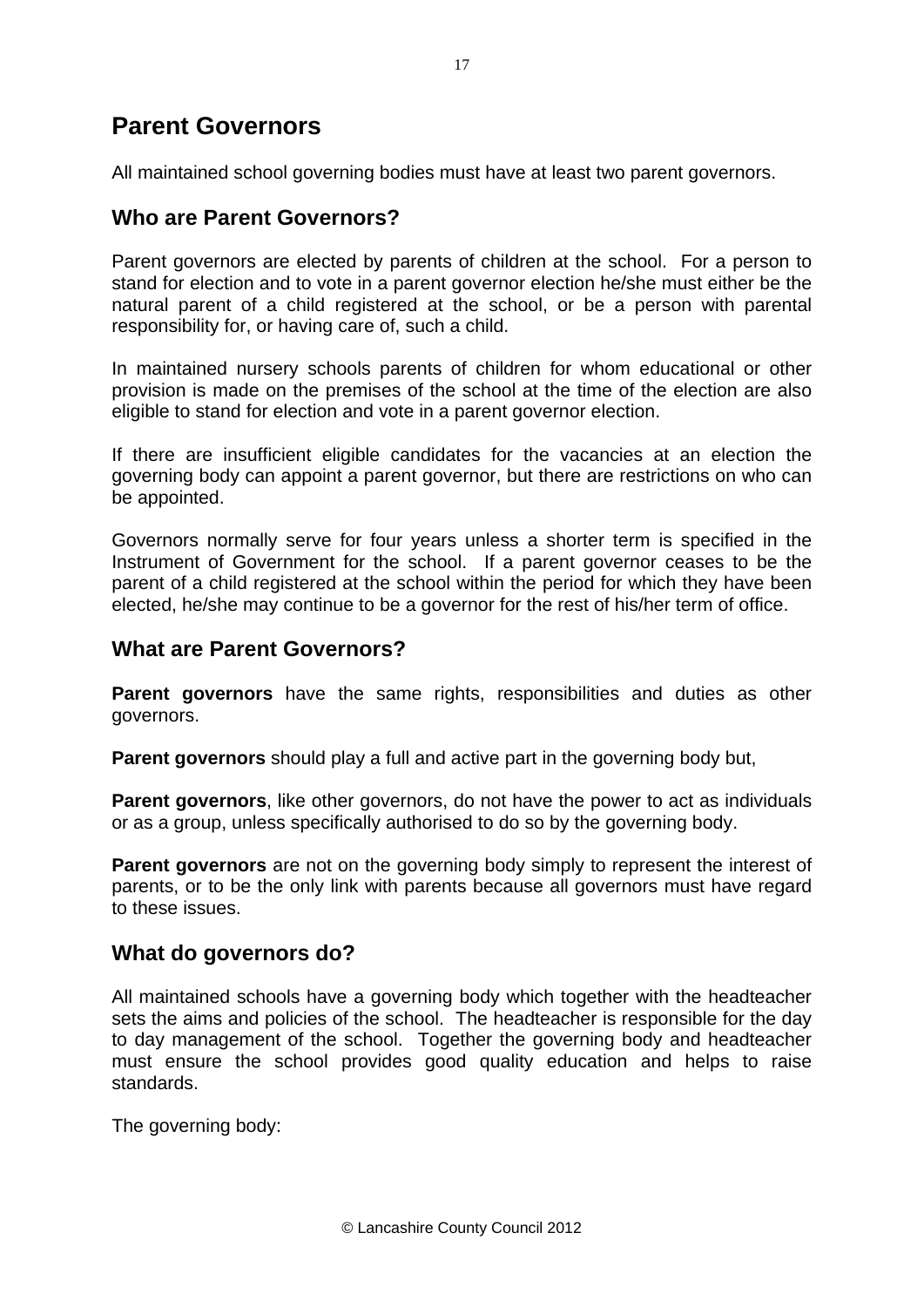- is accountable for the performance of the school to the parents and the wider community
- plans the school's future direction
- selects the headteacher
- makes decisions on the school's budget and staffing
- makes sure the National Curriculum is taught
- decides how the school can encourage pupils' spiritual, moral and cultural development
- makes sure the school provides for all its pupils, including those with special educational needs.

## **How much time will it take?**

To be an effective member of the governing body team, it takes time. You will need to prepare for and attend at least three full governing body meetings per year. You will also be involved in one or two committees dealing with finance, staffing, curriculum or premises. These usually meet at least once a term. In addition some governors take on other roles such as Special Educational Needs governor.

The amount of time you will need to give depends on how involved you become but governing bodies cannot operate effectively with passengers. You must be prepared to take more than an interest.

## **What support is available?**

Lancashire County Council and the associated dioceses/church authorities provide a wide range of support services and training for governors.

All new governors receive an introductory pack of materials from the county council which outlines the range of training opportunities available to governors and governing bodies and provides the basic reference documents. There is also a termly newsletter which helps to keep governors up to date with recent developments.

Sometimes governing bodies have difficult decisions to take. In such cases the governing body has access to support and advice from the county council and the church authorities/dioceses as appropriate.

If you require more information about being a governor speak to the headteacher at your child's school or contact Governor Services on 01257 516147, [governors.central@lancashire.gov.uk](mailto:governors.central@lancashire.gov.uk) .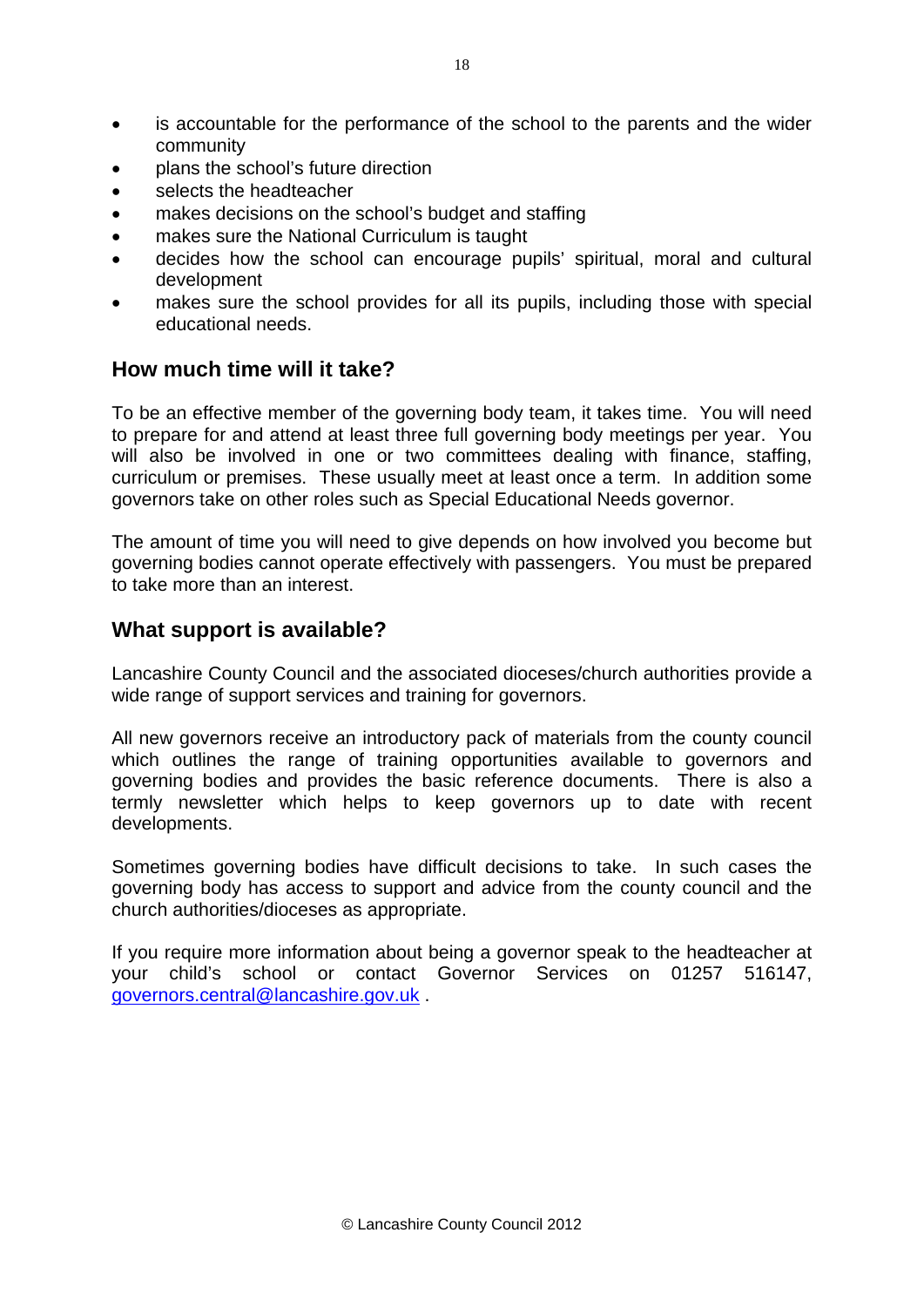#### **Biographical Details Name of School Accord Accord 2016 12:30 Name of School Accord 2016**

Candidates are asked to give some information about themselves, which will help parents to decide whether to vote for them or not. (Maximum of 60 words)

 $\mathcal{L}_\text{max}$  and the contract of the contract of the contract of the contract of the contract of the contract of

 $\mathcal{L}_\text{max}$  and the contract of the contract of the contract of the contract of the contract of the contract of

 $\mathcal{L}_\text{max}$  and the contract of the contract of the contract of the contract of the contract of the contract of

Signature **Example 2018** 

Name (Capitals)

#### **Parent Governor Election**

#### **Notice of Election**

Dear Parent,

There are places for ………. parent governor(s) on the governing body of this school. They are elected by the parents of pupils at this school\* to serve a ………. year term of office. There is now a vacancy for ……… parent governor(s). You may, if you wish, put yourself forward for election, using the attached nomination form. Please read the information given with this form.

The timetable for the election is:-

- 1. Nomination form to be returned to me by 12.00 noon on …………………….;
- *2.*Ballot papers to be sent to all parents on …………………………………...

 (Voting will only take place if there are more nominations than vacancies)

- *3.* Ballot papers to be returned to me by 12.00 noon on ………………………...;
- *4.* The votes will be counted at ……………………. on ……………………. after which the result will be announced.

Governors have an important and influential role to play in the life of our school, and I do hope you will be able to take part in this election by becoming a candidate and by casting your vote when the time comes.

If you require any further information about being elected to the governing body, please do not hesitate to contact me.

Yours sincerely

Headteacher

Returning Officer for Governor Election

(\*For a maintained nursery school add "…..and parents of children for whom educational or other provision is made on the premises of the school….")

© Lancashire County Council 2012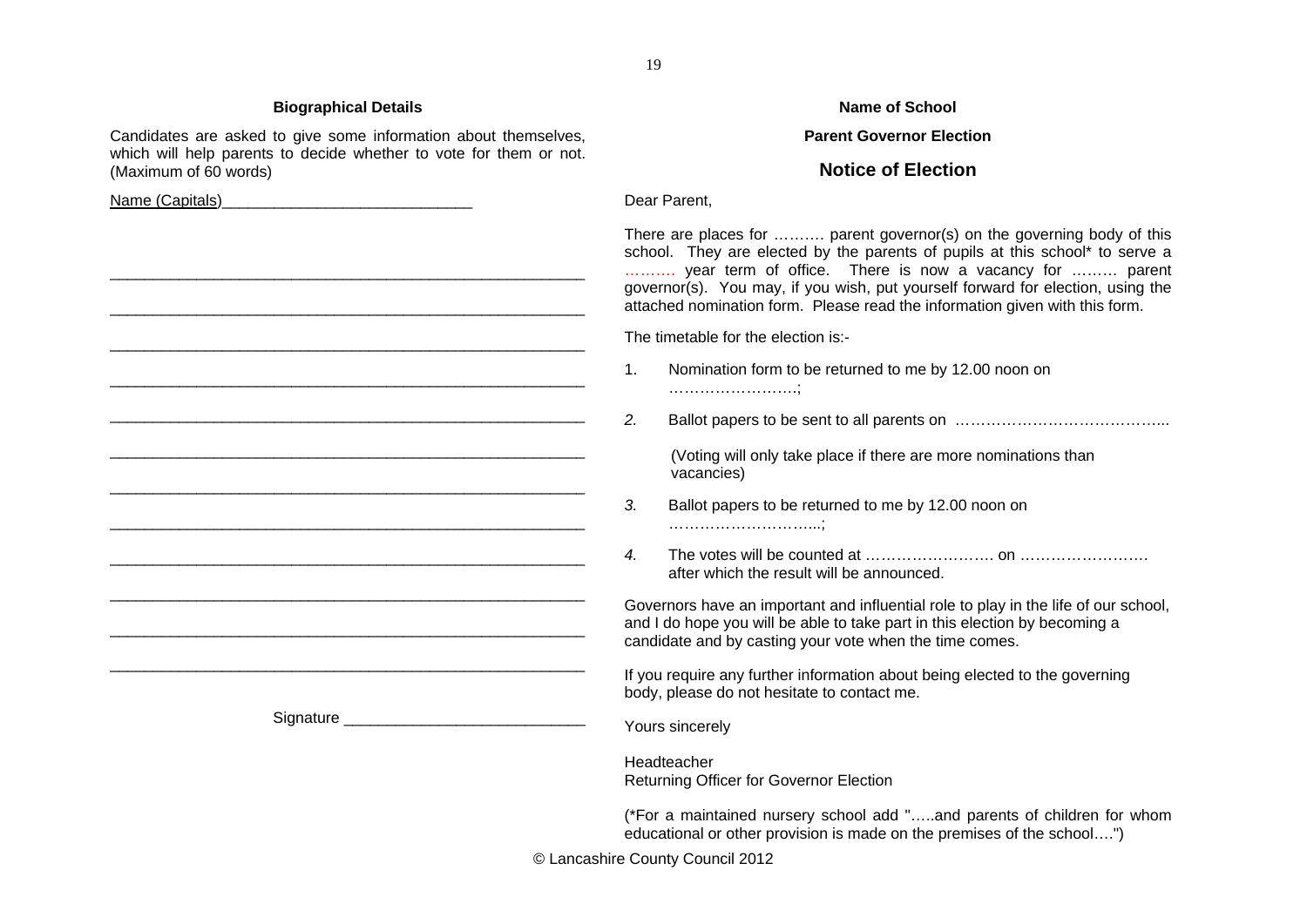## **Information**

#### **A. Eligibility**

- 1. All parents of pupils at the school and, in the case of maintained nursery schools, parents of children for whom educational or other provision is made on the premises of the school can be nominated as a candidate for a parent governor election except for:
	- (a) Elected Members of the Local Authority
	- (b) Anyone paid to work at the school for more than 500 hours in any consecutive 12 month period.

#### **B. Nomination**

- 1. Any parent who wants to be nominated has to be proposed and seconded by two other parents of pupils (children) at the school using the nomination form on the page opposite. It should be completed and sent to the Returning Officer by 12.00 noon on ……………. Please note there can be no extension beyond this time and date.
- 2. Candidates should complete the reverse of the nomination form with biographical details. This information will be sent with the voting papers to all parents to help them decide how to use their votes.

#### **C. Parent Governors**

(See also information sheet on parent governors)

- 1. The governing body of the school has several categories of governor, and "parent governor" is one of these categories. All governors carry equal status.
- 2. Responsibility rests in the governing body as a whole. Individual governors only have responsibility collectively in the governing body. To be a governor does not give personal authority.
- 3. The term of office for a parent governor is years, and a parent governor does not have to resign if his/her child ceases to be a pupil at the school before that period of time ends, though s/he may do so if s/he wishes.

#### **D. Disqualification**

1. Regulations disqualify certain individuals from becoming a governor. The attached appendix lists the disqualification criteria. Prospective governors should read it carefully before proceeding with their nomination.

| Before completing this form, please read the notes on the opposite page. |                               |                |                  |  |
|--------------------------------------------------------------------------|-------------------------------|----------------|------------------|--|
|                                                                          | <b>NAME</b><br>Mr/Mrs/Miss/Ms | <b>ADDRESS</b> | <b>SIGNATURE</b> |  |
| Nominee                                                                  | (Capitals)                    |                |                  |  |
| Proposer                                                                 | (Capitals)                    |                |                  |  |
| Seconder                                                                 | (Capitals)                    |                |                  |  |

Declaration of Nominee: I am willing to accept nomination and confirm that I am not disqualified from becoming a governor. Should I be elected I agree that if I subsequently become disqualified I will notify the Clerk to Governors in writing.

Should I be elected I understand that information on my governorship will be made available to the County Council for its use in providing support to school governors\*.

In this respect the Data Controller is Lancashire County Council and the nominated officer for data protection is the Data Protection Officer.

Signed: ………………………………………

Date: ……………………………………….

This form must be returned to the Headteacher/Returning Officer by 12.00 noon on ……………………….… Late nominations will not be accepted.

Before completing this form, please read the notes on the opposite page.

**Nomination Form** 

 **CUT/TEAR HERE** 

CUT/TEA

HERE

 $\boldsymbol{\underline{\alpha}}$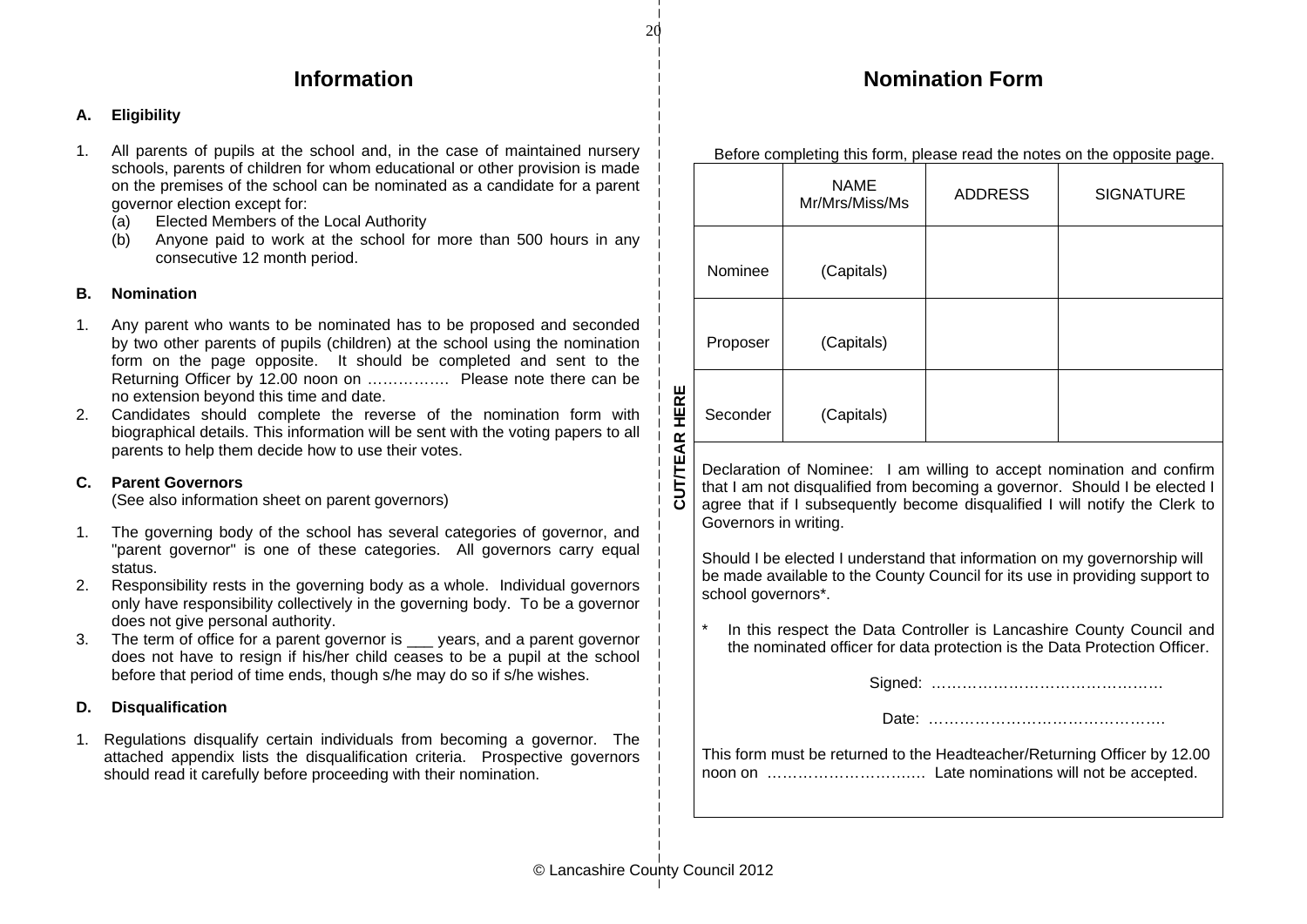#### **(a) Double Envelope System**

Dear Parent

#### **Parent Governor Elections**

My letter dated informed you that we needed to hold an election for parent governor(s) and invited nominations. We have received nominations and must proceed to the election process itself. Details of the nominees are to be found on the attached sheet. A ballot paper and two envelopes are also enclosed with this letter

Please read the information about the candidates and the election process carefully before completing and returning your ballot paper to school. Completed ballot papers, in their envelopes, must be returned to school and placed in the ballot box by 12 noon on . The vote will be counted at on after which the result will be announced.

#### **Casting Your Vote**

- 1. Each person entitled to vote in this parent governor election has a single vote for **each** parent governor vacancy.
- 2. Place a cross in the box next to the person/s for whom you wish to vote. **Do not write anything else on the ballot paper.**
- 3. When you have completed the ballot paper place it inside one of the envelopes and seal it. **Do not** mark that envelope in any way.
- 4. Place the unmarked, sealed envelope in another envelope which you then seal, sign and print your name on it.
- 5. Return the completed ballot paper in its envelopes to school before the closing time of the ballot and ensure that it is placed in the ballot box to await the end of the voting period.

The process described above may seem complicated but it has been designed to ensure that the ballot is secret yet only those entitled to vote can take part.

Please use your vote, the work of the parent governor as a member of the whole governing body is extremely valuable to this school.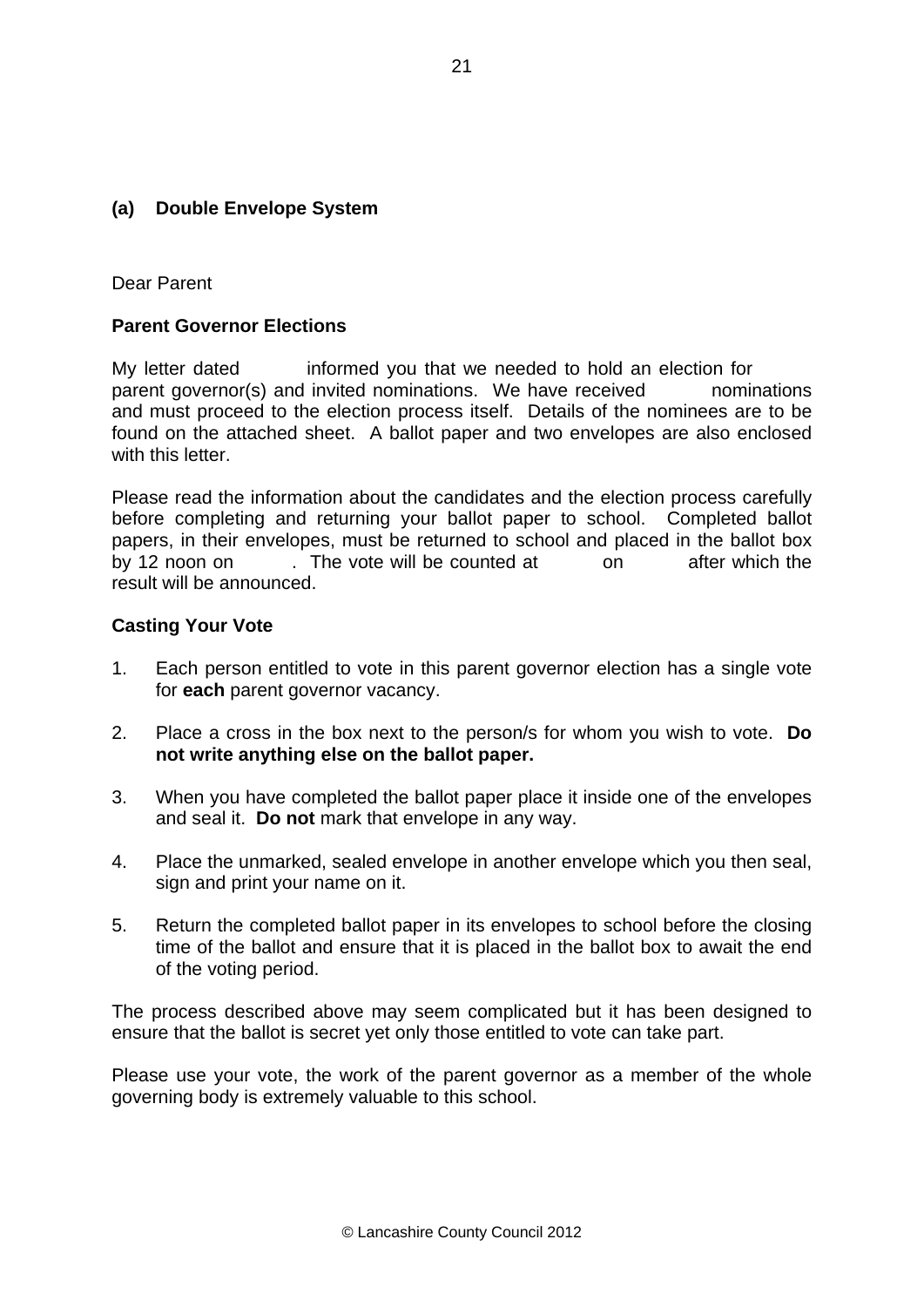#### **(b) Single Envelope System**

Dear Parent

#### **Parent Governor Elections**

My letter dated informed you that we needed to hold an election for parent governor/s and invited nominations. We have received nominations and must proceed to the election process itself. Details of the nominees are to be found on the attached sheet. A ballot paper and an envelope are also enclosed with this letter.

Please read the information about the candidates and the election process carefully before completing and returning your ballot paper to school. Completed ballot papers, in their envelopes, must be returned to school and placed in the ballot box by 12 noon on . The vote will be counted at on after which the result will be announced.

#### **Casting Your Vote**

- 1. Each person entitled to vote in this parent governor election has a single vote for **each** parent governor vacancy.
- 2. Place a cross in the box next to the person/s for whom you wish to vote. **Do not write anything else on the ballot paper.**
- 3. When you have completed the ballot paper place it inside the envelope provided and seal it. **Do not** mark the envelope in any way.
- 4. Return the completed ballot paper in the sealed envelope to school before the closing time of the ballot and ensure that it is placed in the ballot box to await the end of the voting period.

The process described above may seem complicated but it has been designed to ensure that the ballot is secret yet only those entitled to vote can take part.

Please use your vote, the work of the parent governor as a member of the whole governing body is extremely valuable to this school.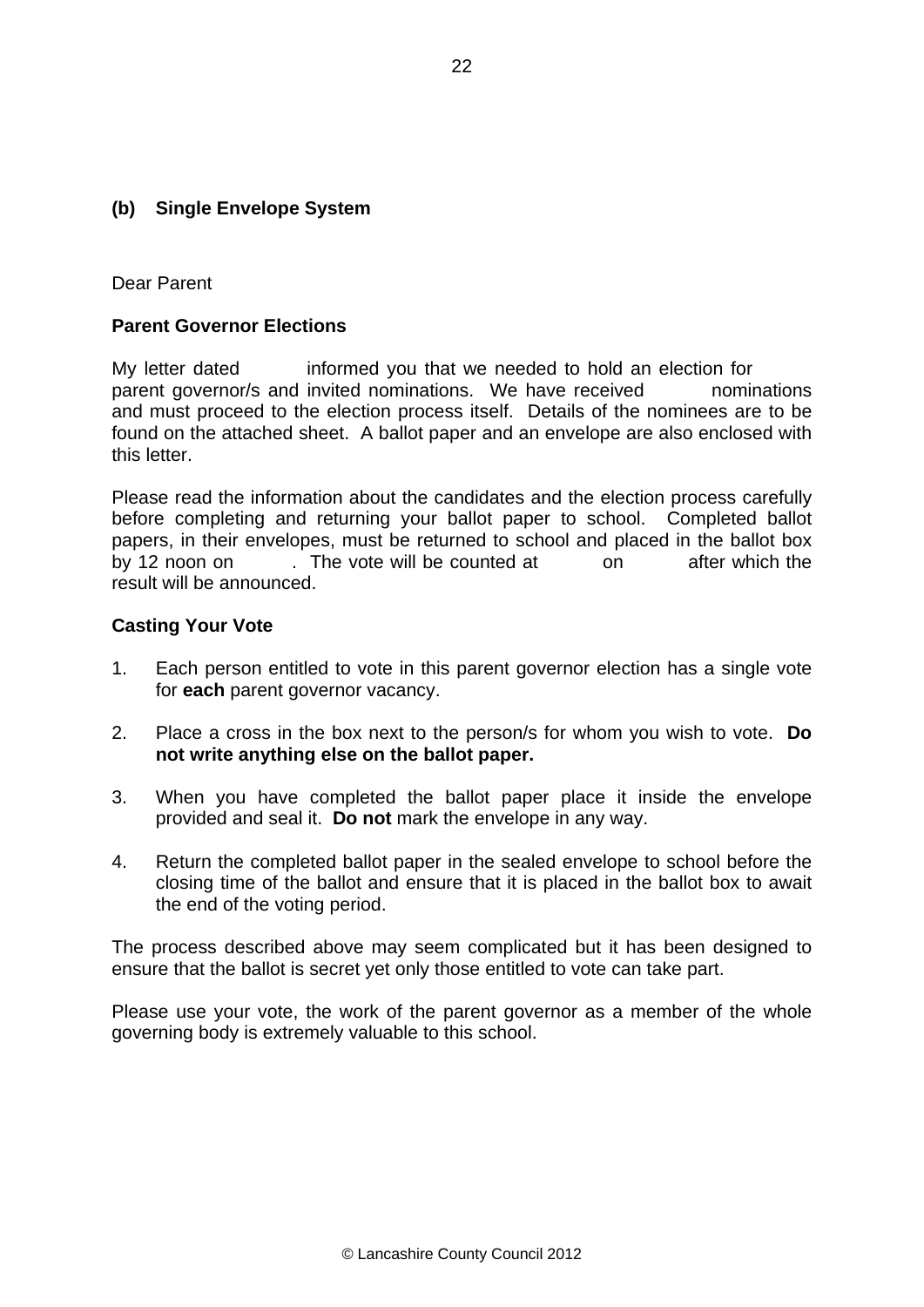## **School Name**

# **Parent Governor Ballot Paper**

There are vacancies. Vote for your choice(s) for parent governor by placing a cross (x) in the box next to his/her name.

## You may vote for no more than candidate(s).

Names listed in alphabetical order.

| <b>Name</b> | $\overline{V}$ Vote<br>(use a cross $(x)$ ) |  |
|-------------|---------------------------------------------|--|
|             |                                             |  |
|             |                                             |  |
|             |                                             |  |
|             |                                             |  |
|             |                                             |  |

Do not write anything on this form.

Follow the instructions in the accompanying letter to register your vote.

Spoiled ballot papers will not be counted.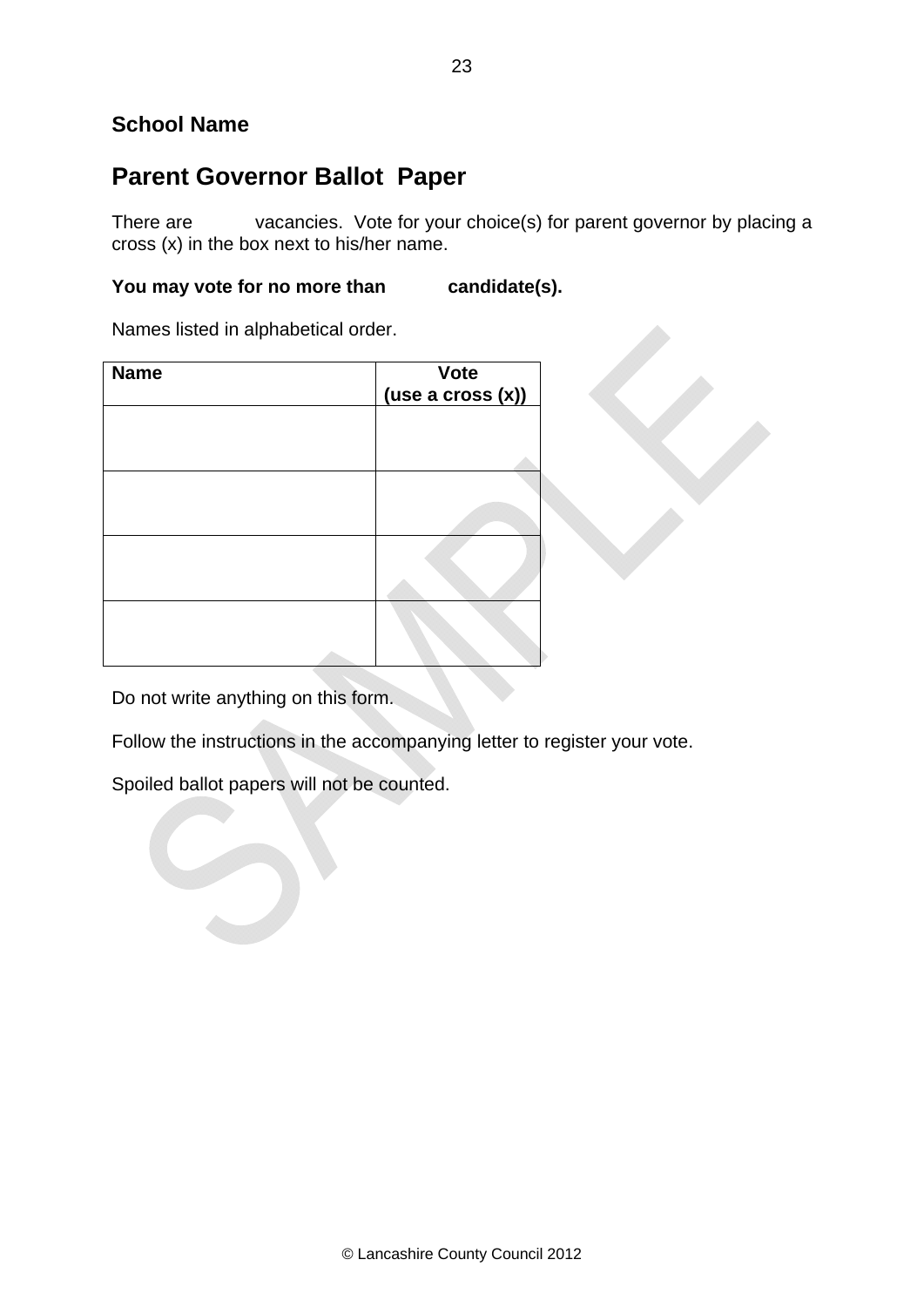# **Parent Governor Election**

## **Disqualification from holding a governorship**

Regulations disqualify certain individuals from becoming a governor. Before your nomination can be considered you are required to confirm that you are not disqualified from becoming a governor. **Failure to submit a declaration will debar you from consideration as a governor.** You are required to notify the Clerk to the Governing Body, in writing, if you subsequently become disqualified from continuing as a governor.

Further information on any of the criteria can be found in the School Governance (Constitution) (England) Regulations 2012, Schedule 4. This section refers specifically to disqualification from governorship. Alternatively you may contact Governor Services on 01257 516147.

## **Qualification and Disqualification Criteria**

#### **General**

- Registered pupils cannot be governors.
- A governor must be aged 18 or over at the time of election or appointment.
- A person cannot hold more than one governor post at the same school at the same time.

#### **Particular categories of governor**

• A person cannot be a **parent governor** if they are an elected member of the local authority or paid to work at the school for more than 500 hours in any consecutive twelve month period (at the time of election or appointment).

#### **Failure to attend meetings**

- A person is disqualified from being a governor of a particular school if they have failed to attend the meetings of the governing body of that school for a continuous period of six months, beginning with the date of the first meeting they failed to attend, without the consent of the governing body. This does not apply to the headteacher or to foundation governors appointed by virtue of their office.
- A foundation, local authority, co-opted or partnership governor at the school who is disqualified for failing to attend meetings is only disqualified from being a governor of any category at the school during the twelve month period starting on the date on which they were disqualified.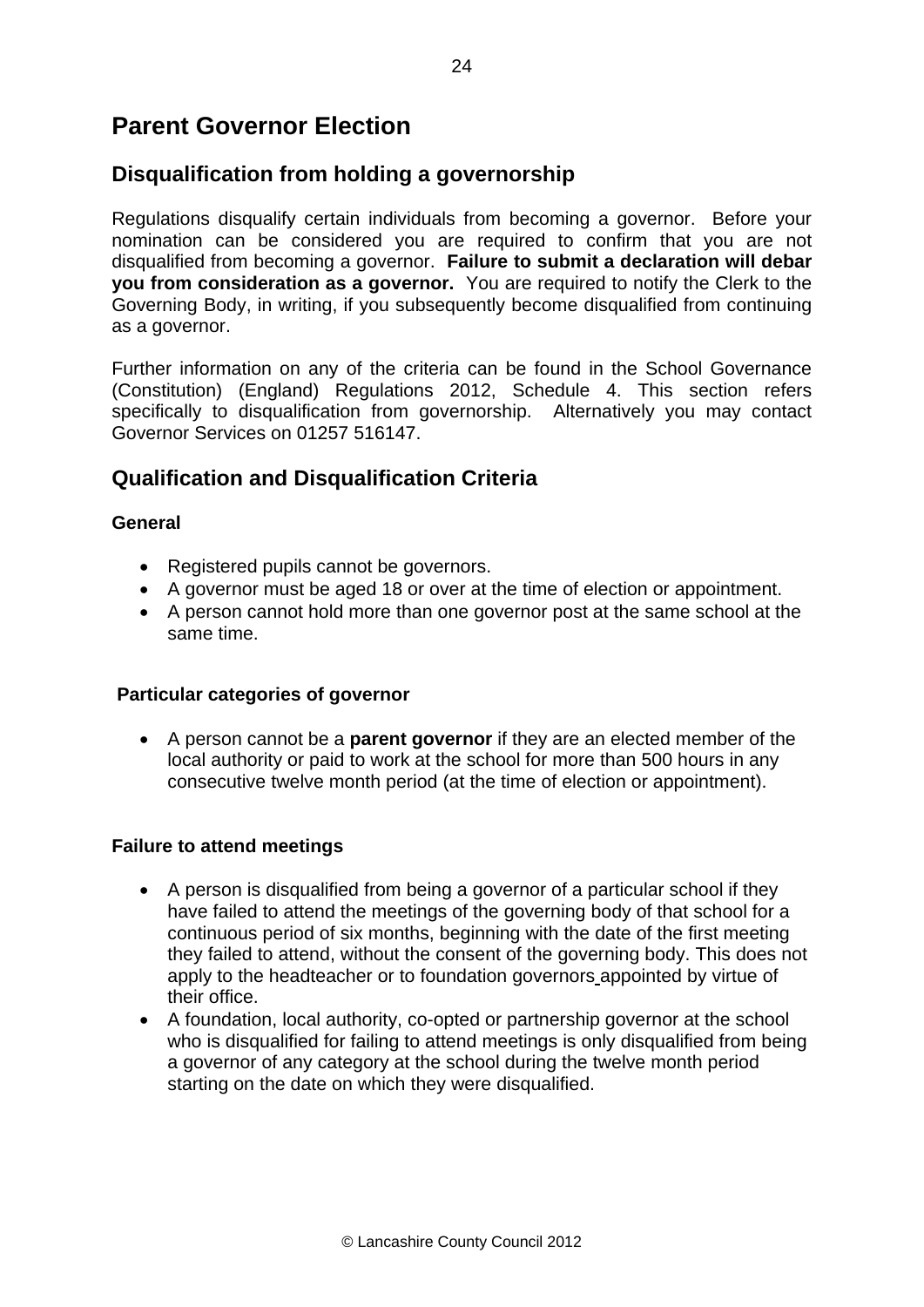#### **Bankruptcy**

A person is disqualified from holding or continuing to hold office as a governor of a school if:

- their estate has been sequestrated and the sequestration has not been discharged, annulled or reduced; or
- they are the subject of a bankruptcy restrictions order, an interim bankruptcy restrictions order, a debt relief restrictions order or an interim debt relief restrictions order.

#### **Disqualification of Company Directors**

A person is disqualified from holding, or from continuing to hold, office as a governor of a school at any time when they are subject to:

- a disqualification order or disqualification undertaking under the Company Directors Disqualification Act 1986;
- a disqualification order under the Company Directors Disqualification (Northern Ireland) Order 2002;
- a disqualification undertaking accepted under the Company Directors Disqualification (Northern Ireland) Order 2002; or
- an order made under section 429(2)(b) of the Insolvency Act 1986 (failure to pay under county court administration order).

## **Disqualification of Charity Trustees**

 A person is disqualified from holding, or from continuing to hold, office as a governor of a school if they have:

- been removed from the office of trustee for a charity by an order made by the Charity Commission or Commissioners or the High Court on the grounds of misconduct or mismanagement or
- been removed, under section 34 of the Charities and Trustee Investment (Scotland) Act 2005, from being concerned in the management or control of any body.

#### **Persons whose employment is prohibited or restricted**

 A person is disqualified from holding or from continuing to hold office as a governor of a school at any time when they are:

- included in the list of teachers or workers considered by the Secretary of State as unsuitable to work with children or young people;
- barred from any regulated activity relating to children;
- disqualified from working with children or from registering for childminding or providing day care;
- disqualified from being an independent school proprietor, teacher or employee by the Secretary of State.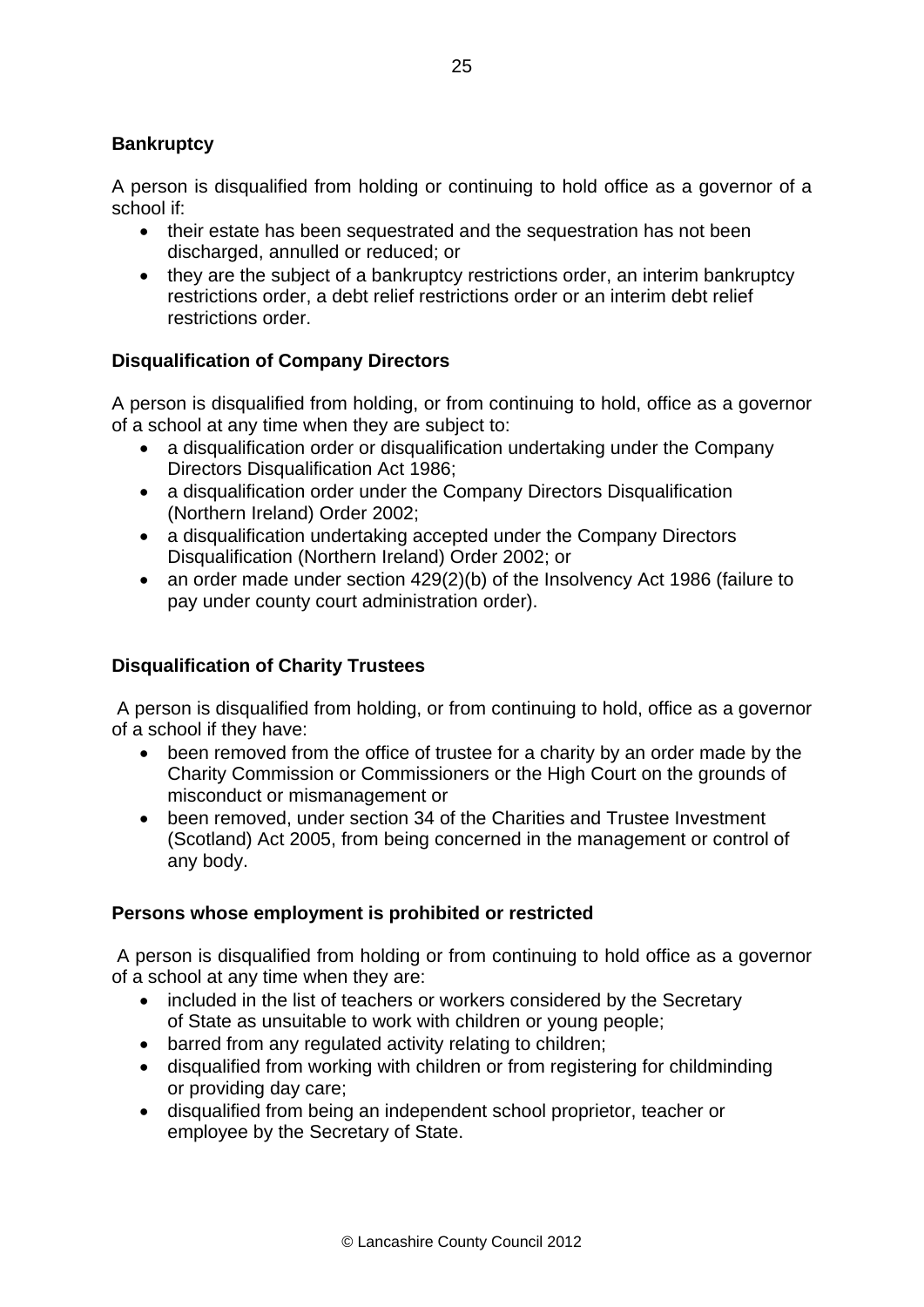#### **Criminal Convictions**

A person is disqualified from holding or continuing to hold office as a governor if they have:

- been sentenced to three months or more in prison (without the option of a fine) in the five years before becoming a governor or since becoming a governor;
- received a prison sentence of two years or more in the 20 years before becoming a governor;
- at any time received a prison sentence of five years or more;
- been fined for causing a nuisance or disturbance on school premises during the five years prior to or since appointment or election as a governor.

#### **Refusal to make an application for a criminal records certificate**

 A person is disqualified from holding or continuing to hold office as a governor if they refuse a request by the clerk to the governing body to make an application to the Criminal Records Bureau for a criminal records certificate.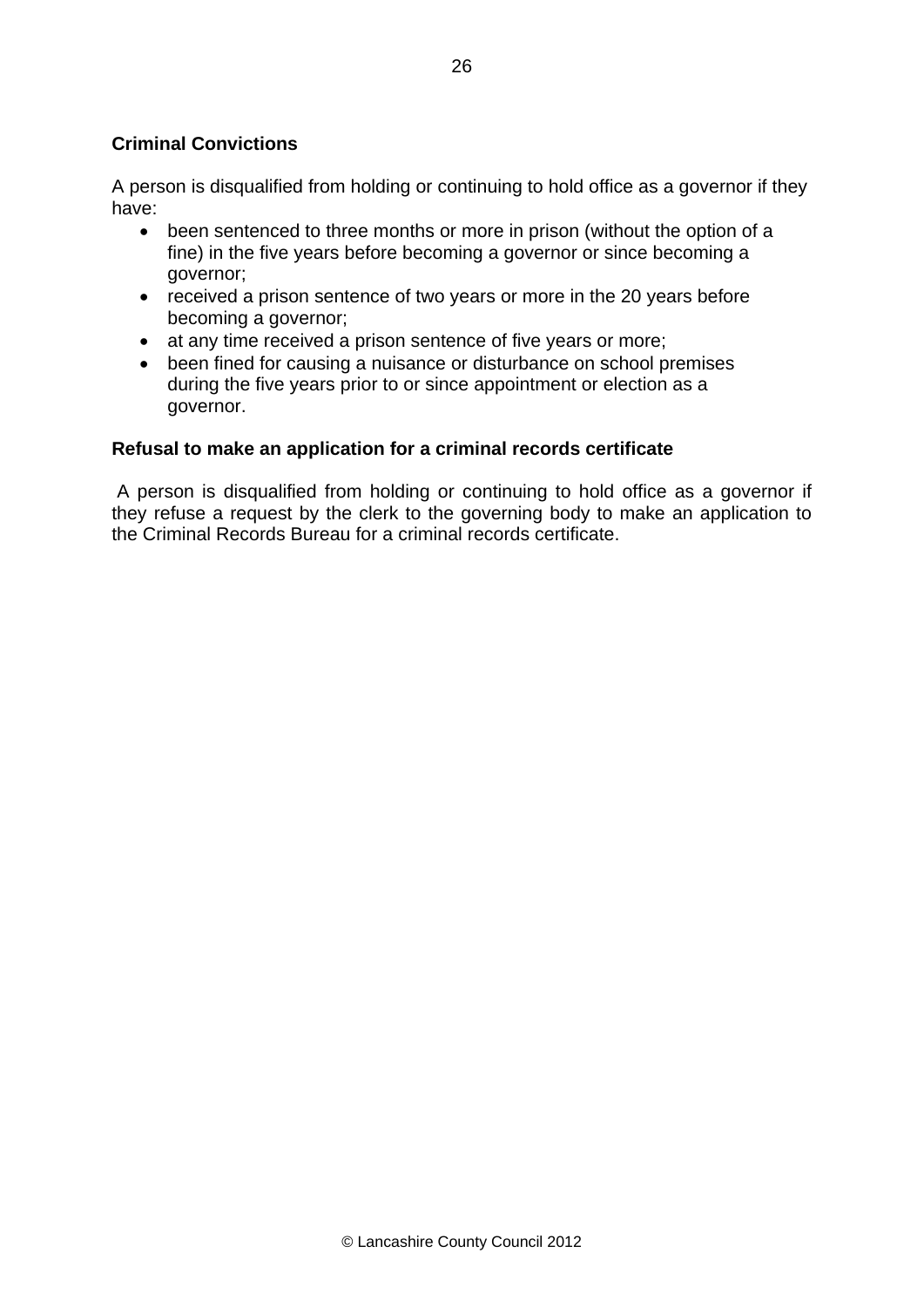# **Appointment of Parent Governors**

#### **Governing Body**

The Education Act 2002 provides that:

- The conduct of a maintained school shall be under the direction of the school's governing body.
- The governing body shall conduct the school with a view to promoting high standards of educational achievement.

Within this broad framework, the governing body:

- sets the broad strategy for the school's development;
- is accountable to those who established and fund the school, to parents and the wider community;
- must act in accordance with requirements laid down in Acts of Parliament, statutory regulations and the school's Instrument of Government;
- must at all times act fairly and without prejudice.

#### **Parent Governors**

All governing bodies are made up from people appointed or elected to different categories of governor. At all schools one of the categories of governor is a parent governor.

Parent governors are normally elected by parents of children at the school. However if there are insufficient eligible candidates for the vacancies at an election the governing body can appoint a parent governor but there are restrictions on who can be appointed.

If you wish to be considered for a position of appointed parent governor, please complete the pro-forma application form attached at Annex B and return it as indicated.

Please note that parent governors cannot be elected members of the local authority, or people employed to work at the school for more than 500 hours in any 12 consecutive months.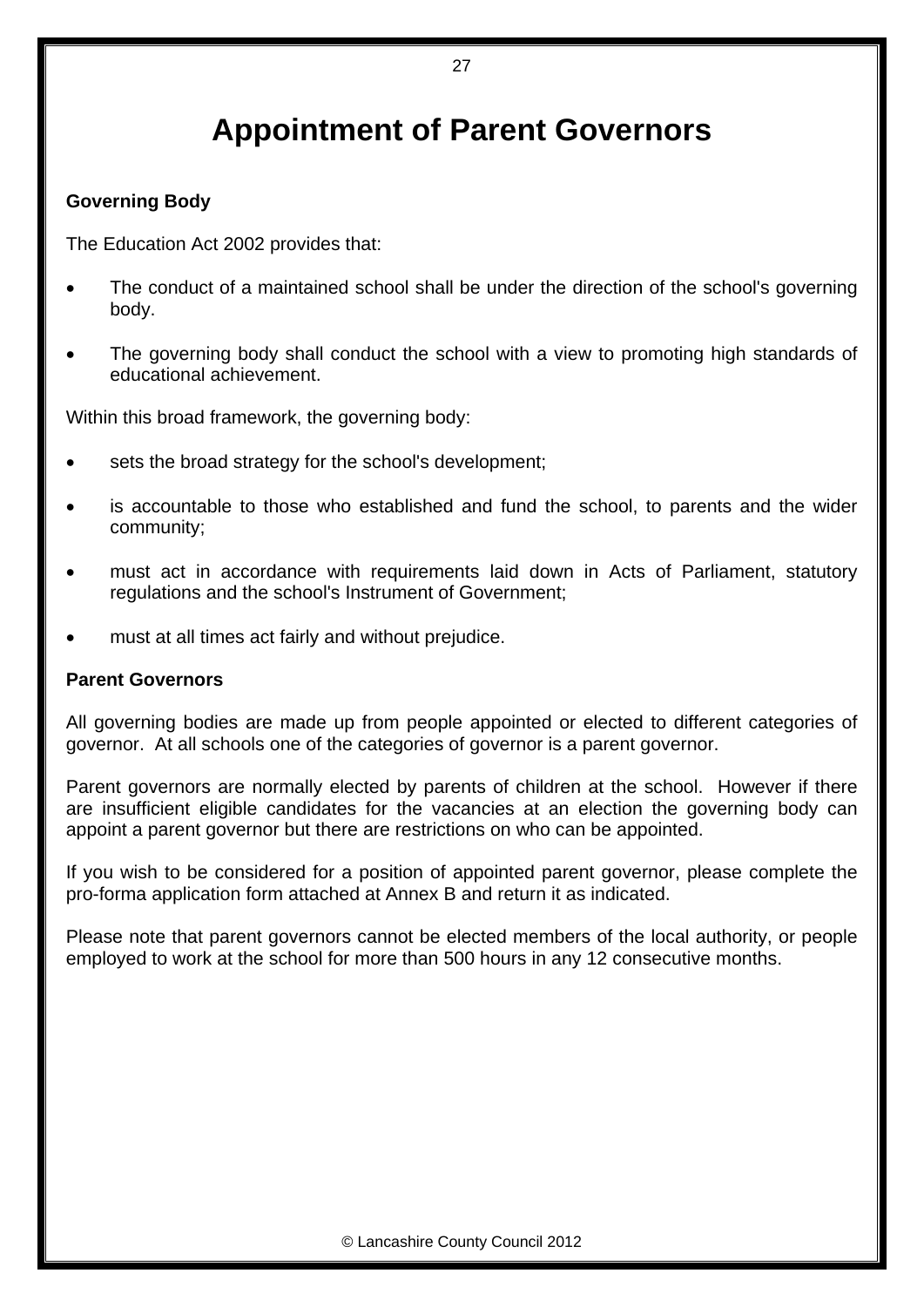## **Disqualification from holding a governorship**

**Regulations disqualify certain individuals from becoming a governor. Before you can be appointed as a governor you are required to confirm that you are not disqualified from becoming a governor. You are required to notify the Clerk to the Governing Body, in writing, if you subsequently become disqualified from continuing as a governor.** 

Further information on the criteria can be found in the DfE Guide to the Law for School Governors and the School Governance (Constitution) (England) Regulations 2012, Schedule 4. This section refers specifically to disqualification from governorship. Alternatively contact Governor Services on 01257 516147.

#### **Qualification and Disqualification Criteria**

- 1. A governor must be aged 18 or over at the time of their election or appointment.
- 2. A person cannot hold more than one governorship at the same school.
- 3. A person is disqualified from being a governor if they:
	- $\triangleright$  have had their estate sequestrated (temporarily repossessed) and the sequestration has not been discharged, annulled or reduced; or they are the subject of a bankruptcy restrictions order, an interim bankruptcy restrictions order, a debt relief restrictions order or an interim debt relief restrictions order;
	- ¾ are subject to a disqualification order under the Company Directors Disqualification Act 1986, an order or undertaking under the Company Directors Disqualification (Northern Ireland) Order 2002, or an order made under section 429(2) of the Insolvency Act 1986;
	- $\triangleright$  have been removed from the office of charity trustee or trustee for a charity by the Charity Commissioners or High Court on grounds of any misconduct or mismanagement, or under section 34 of the Charities and Trustee Investment (Scotland) Act 2005 from being concerned in the management or control of any body;
	- $\triangleright$  are included in the list of people considered by the Secretary of State as unsuitable to work with children;
	- $\geq$  are subject to a direction under Section 142 of the Education Act 2002;
	- $\triangleright$  are barred from regulated activity relating to children in accordance with section 3(2) of the Safeguarding Vulnerable Groups Act 2006;
	- $\triangleright$  are disqualified from working with children under sections 28, 29 or 29A of the Criminal Justice and Court Services Act 2000;
	- ¾ are disqualified from registration for childminding or providing day care under Part 2 of the Children and Families (Wales) Measure 2010 ;
	- ¾ are disqualified from registration under Part 3 of the Childcare Act 2006;
	- $\triangleright$  have been sentenced to three months or more in prison (without the option of a fine) in the five years before becoming a governor or since becoming a governor;
	- $\triangleright$  have received a prison sentence of 2½ years or more in the 20 years before becoming a governor;
	- $\triangleright$  have at any time received a prison sentence of five years or more;
	- $\triangleright$  have been fined for causing a nuisance or disturbance on school premises during the five years prior to or since appointment or election as a governor;
	- ¾ refuse to an application being made to the Criminal Records Bureau for a criminal records certificate.

Additionally parent governors cannot be elected members of the local authority or employed to work at the school for more than 500 hours in any consecutive twelve month period.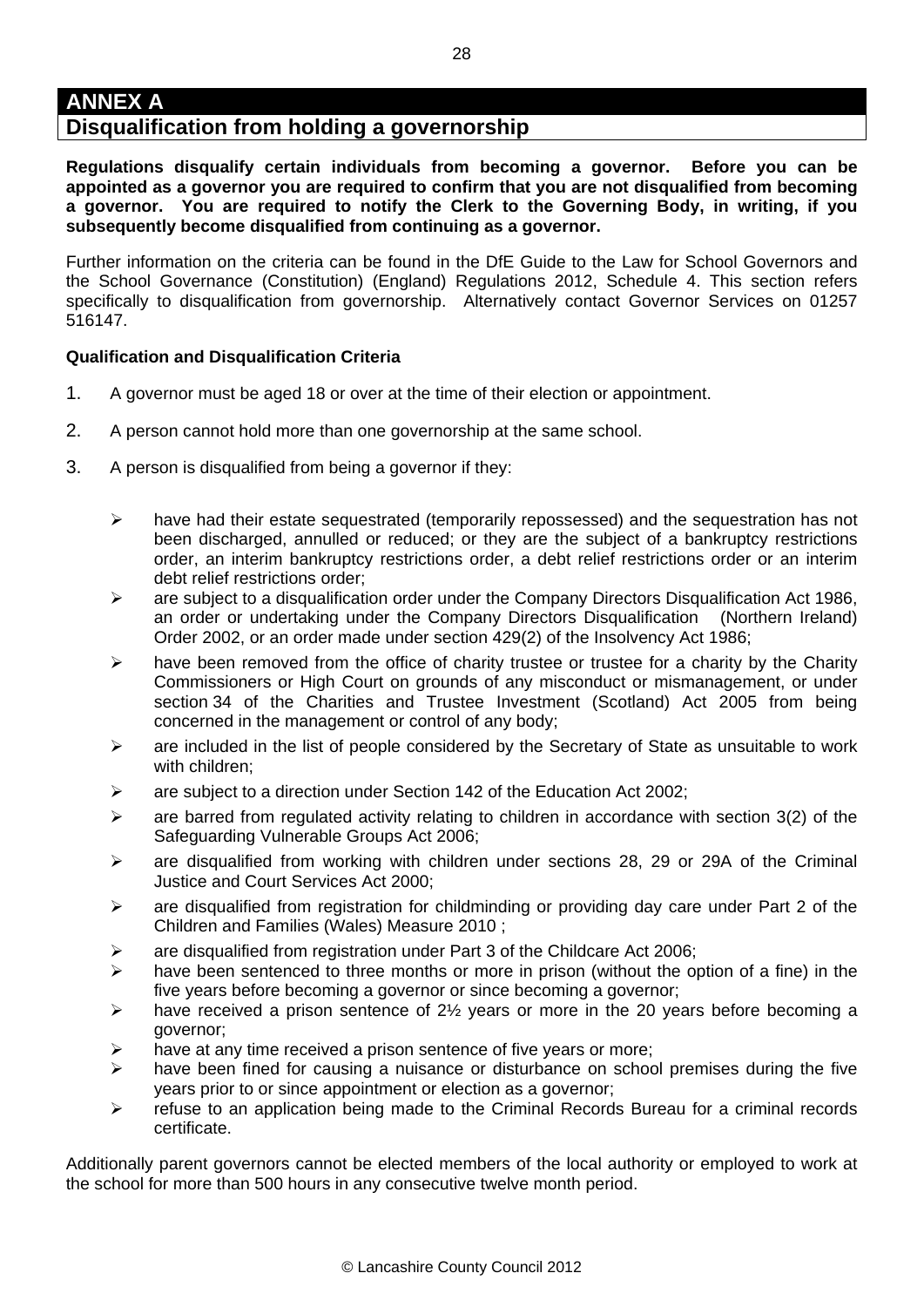## **ANNEX B Application for appointment as a Parent Governor**

| Surname                 |                                 |                                                  | $^*$ 2. | First Name(s)                                                                                                                                                                                                                        |  |
|-------------------------|---------------------------------|--------------------------------------------------|---------|--------------------------------------------------------------------------------------------------------------------------------------------------------------------------------------------------------------------------------------|--|
|                         | Title (Mr/Mrs/Ms/Miss) or other |                                                  |         |                                                                                                                                                                                                                                      |  |
|                         | Address (including postcode)    |                                                  |         |                                                                                                                                                                                                                                      |  |
| <b>Telephone Number</b> |                                 |                                                  |         |                                                                                                                                                                                                                                      |  |
|                         |                                 |                                                  |         |                                                                                                                                                                                                                                      |  |
|                         |                                 | Are you a governor at another school?            |         |                                                                                                                                                                                                                                      |  |
|                         | (if yes please give the names)  |                                                  |         |                                                                                                                                                                                                                                      |  |
|                         |                                 | Have you previous experience as a governor?      |         |                                                                                                                                                                                                                                      |  |
|                         |                                 | (if yes please give name of school(s) and dates) |         |                                                                                                                                                                                                                                      |  |
|                         |                                 |                                                  |         |                                                                                                                                                                                                                                      |  |
|                         |                                 |                                                  |         |                                                                                                                                                                                                                                      |  |
|                         |                                 |                                                  |         | Please outline your experience of other work with schools or in educational settings                                                                                                                                                 |  |
|                         |                                 |                                                  |         | (eg volunteer helper, member of PTA etc) <b>manual contract and contract an extract and contract an extract and contract and contract and contract and contract and contract and contract and contract and contract and contract</b> |  |
|                         | you becoming a governor:        |                                                  |         | Please outline any experience, at home, at work or elsewhere which may be relevant to                                                                                                                                                |  |